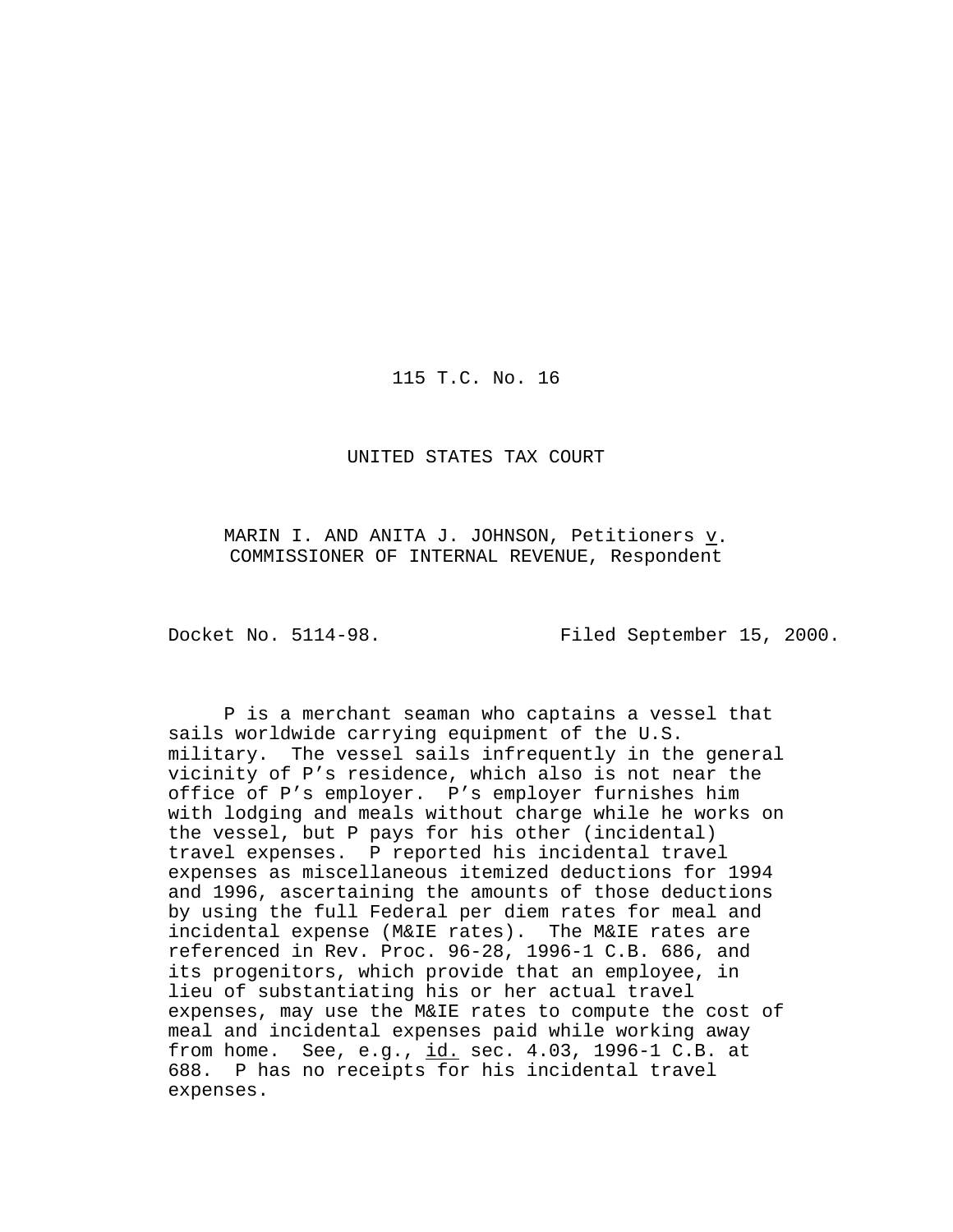Held: P's tax home is the situs of his residence. Held, further, P's testimony, by itself, supports a finding that P paid incidental travel expenses while employed away from his tax home.

Held, further, P's use of the M&IE rates is limited to the portions thereof that are attributable to incidental expense.

Steven R. Stolar and Kristina S. Keller, for petitioners. Ric D. Hulshoff, for respondent.

LARO, Judge: Respondent determined deficiencies of \$945 and \$1,022 in petitioners' 1994 and 1996 Federal income taxes, respectively. The deficiencies stem from respondent's disallowance of \$3,784 and \$3,654 that Marin I. Johnson (petitioner) claimed for the respective years as miscellaneous itemized deductions for travel expenses connected to his employment as a merchant seaman. Petitioner ascertained the amount of those deductions by using the full Federal per diem rates for meal and incidental expense (M&IE rates) referenced in Rev. Proc. 96-28, 1996-1 C.B. 686, and its progenitors. See, e.g., id. sec. 4.03, 1996-1 C.B. at 688. Petitioner's actual expenses consisted solely of incidental expenses; while he was at work, his employer furnished him with lodging and meals at no charge.

We must decide whether petitioner may deduct the claimed amounts. We hold he may not. We hold that petitioner's use of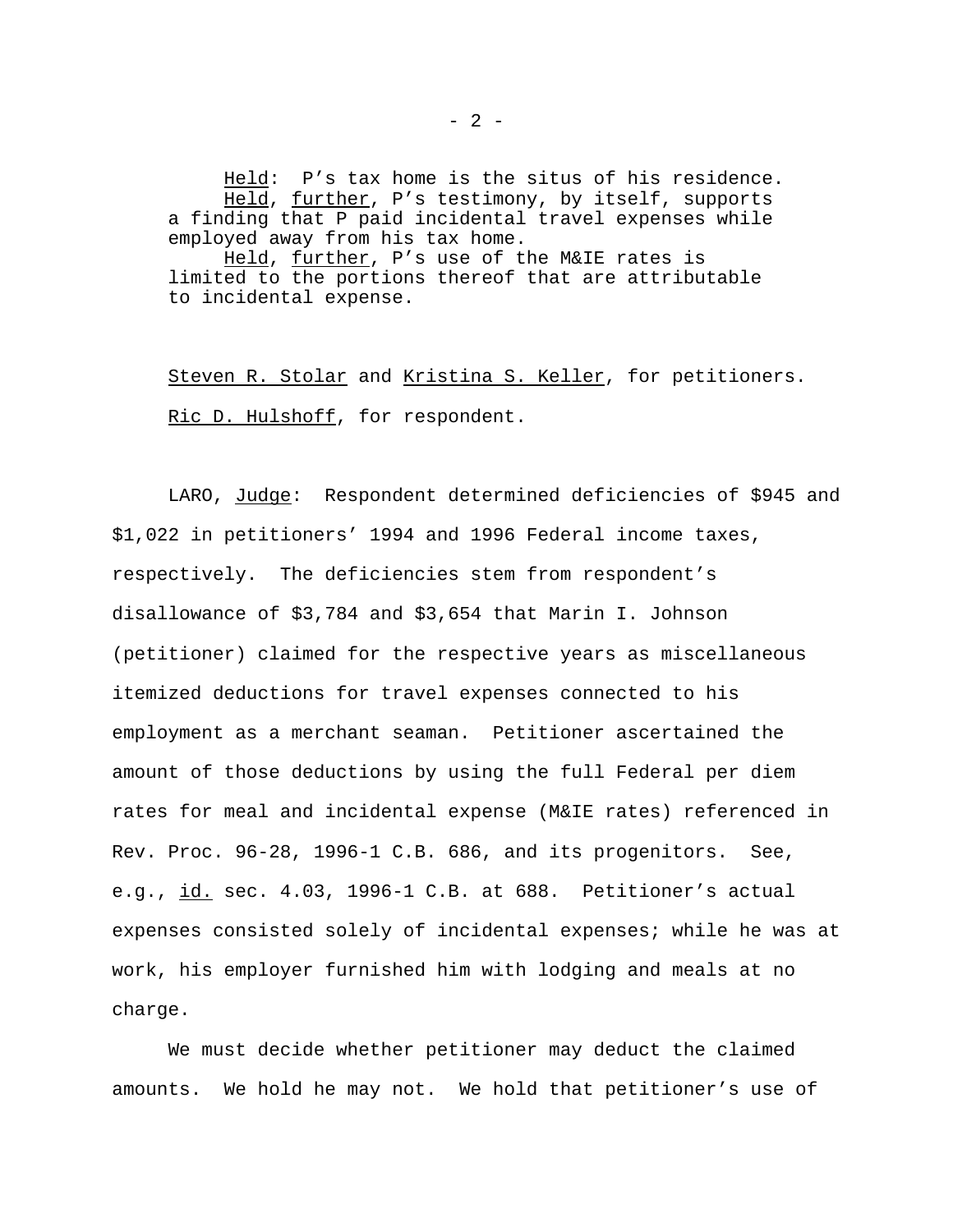the M&IE rates is limited to the incidental expense portions of those rates and that his deductions must be determined accordingly. Unless otherwise indicated, section references are to the Internal Revenue Code, and Rule references are to the Tax Court Rules of Practice and Procedure.

## FINDINGS OF FACT

Most facts were stipulated. The parties' stipulations of fact and the exhibits submitted therewith are incorporated herein by this reference. The stipulations of fact are found accordingly. Petitioners resided in Freeland, Washington (Freeland), when we filed their petition. Freeland is a community on Whidbey Island, Washington, located in the Puget Sound approximately 70 miles east of Port Angeles, Washington, and approximately 75 miles north of Tacoma, Washington.<sup>1</sup>

Petitioners are husband and wife. They and their daughter resided during the subject years in a house (personal residence) that petitioners owned in Freeland. During 1994, petitioner paid \$12,640 of mortgage interest and \$4,412 of real estate taxes on the personal residence. He paid \$11,002 of mortgage interest and \$4,799 of real estate taxes on the personal residence during 1996.

 $- 3 -$ 

 $1$  We have taken judicial notice of this fact.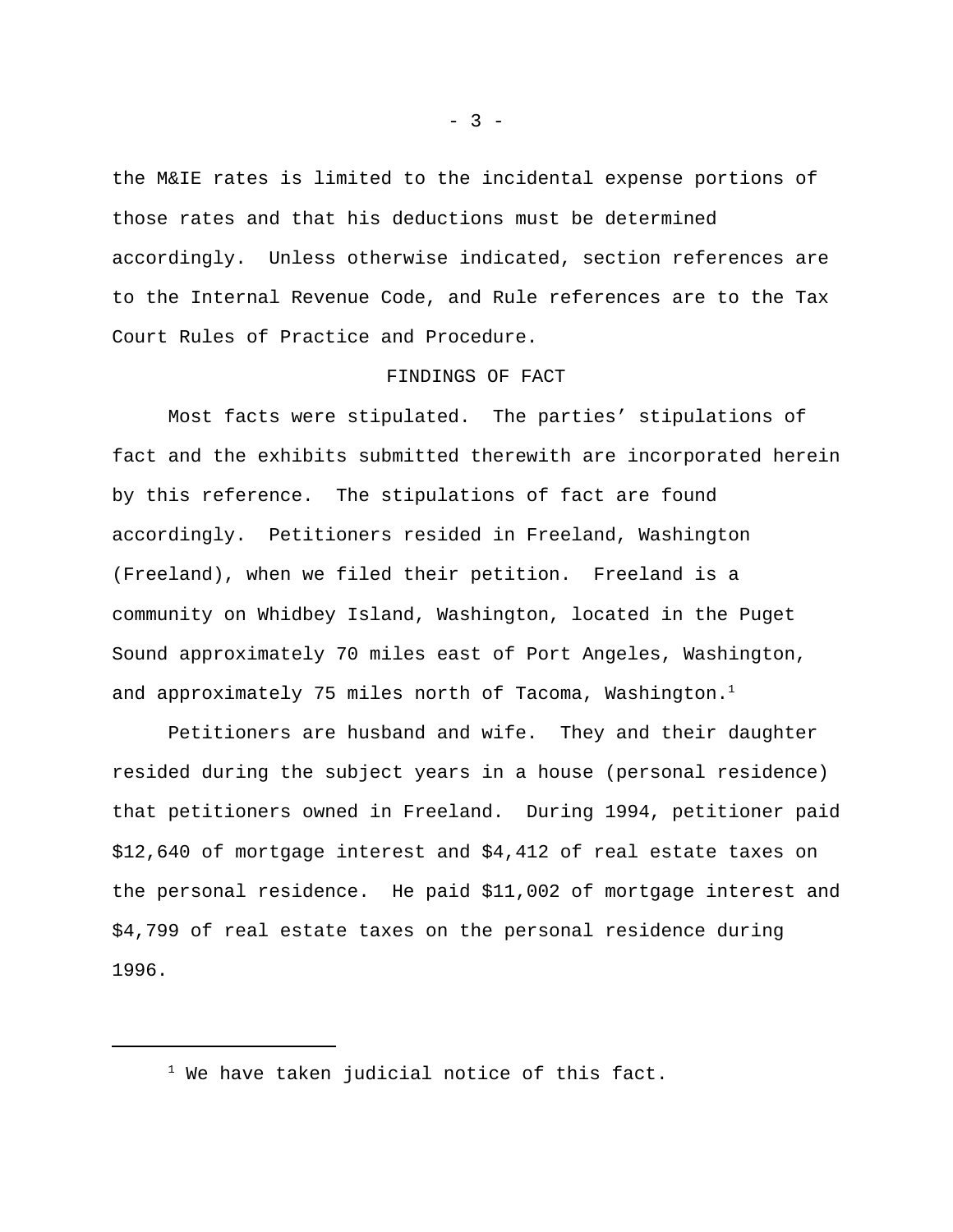Petitioners' primary source of income is petitioner's wages from Crowley American Transport, Inc. (Crowley), the primary office of which is in Jacksonville, Florida, and from the American Maritime Officers Vacation Plan.<sup>2</sup> Crowley employs petitioner as the captain of its vessel the M/V American Falcon (Falcon). Crowley primarily charters the Falcon to the U.S. military to transport military vehicles and other military equipment worldwide. Petitioner's work requires that he work continuously on or around the Falcon for long periods of time and that he then vacation for approximately 2 months. Petitioner and his crew generally fly to and from the situs of the Falcon at the beginning and end of their work schedule.

During 1994, petitioner worked from April 22 to July 10 and from September 7 to December 8, for a total of 173 days. During 1996, petitioner worked from January 1 to February 3 and from June 26 to December 13, for a total of 205 days. Petitioner's duties included captaining the sailing of the Falcon from one city to another and performing any assignment required by his employer while the Falcon was docked at port.

- 4 -

 $2$  On the basis of the record, we infer that Crowley pays wages to petitioner while he works for Crowley and that the American Maritime Officers Vacation Plan pays wages to petitioner while he is on vacation.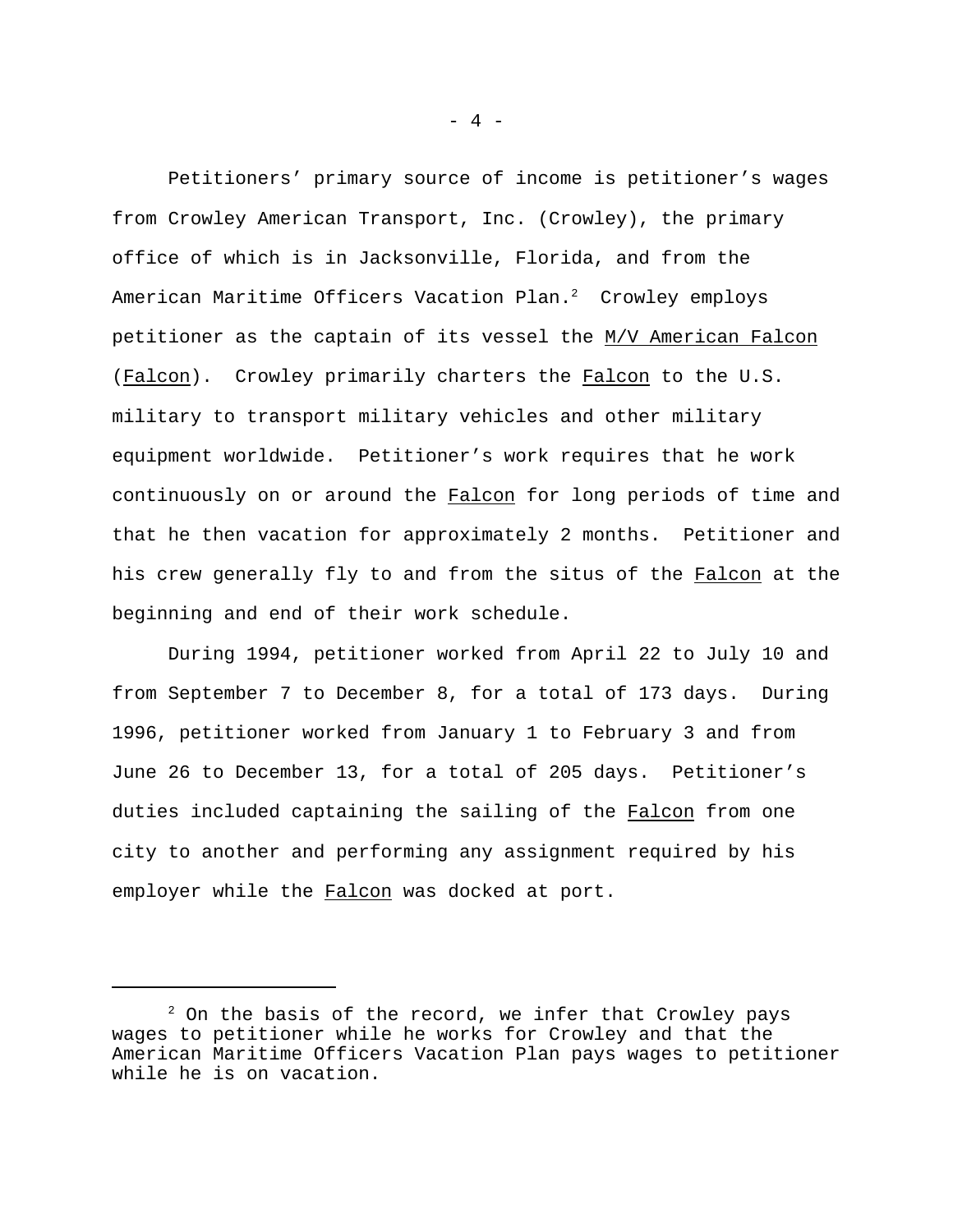Petitioner sailed the Falcon to and from the cities set forth in the schedule below. $3$  The Falcon was generally at sea between each departure and immediately following arrival date set forth in the schedule, and the Falcon was generally at port on and between each arrival and immediately following departure date.

| Date                                                       | Status                                                           | Location                                                                                                                                             |
|------------------------------------------------------------|------------------------------------------------------------------|------------------------------------------------------------------------------------------------------------------------------------------------------|
| 1994                                                       |                                                                  |                                                                                                                                                      |
| Apr. 22<br>Apr. 22<br>Apr. 26<br>Apr. 27<br>May 6<br>May 9 | Joined<br>Departed<br>Arrived<br>Departed<br>Arrived<br>Departed | Gulfport, Miss., U.S.A.<br>Gulfport, Miss., U.S.A.<br>Bayonne, N.J., U.S.A.<br>Bayonne, N.J., U.S.A.<br>Rotterdam, The Neth.<br>Rotterdam, The Neth. |
|                                                            |                                                                  |                                                                                                                                                      |

| Мау б    | Arrived  | Rotterdam, The Neth.       |
|----------|----------|----------------------------|
| May 9    | Departed | Rotterdam, The Neth.       |
| May 19   | Arrived  | Bayonne, N.J., U.S.A.      |
| May 21   | Departed | Bayonne, N.J., U.S.A.      |
| May $23$ | Arrived  | Jacksonville, Fla., U.S.A. |
| May 24   | Departed | Jacksonville, Fla., U.S.A. |
| June 5   | Arrived  | Hommelvik, Nor.            |
| June 7   | Departed | Hommelvik, Nor.            |
| June 10  | Arrived  | Rotterdam, The Neth.       |
| June 11  | Departed | Rotterdam, The Neth.       |
| June 19  | Arrived  | Bayonne, N.J., U.S.A.      |
| June 20  | Departed | Bayonne, N.J., U.S.A.      |
| June 29  | Arrived  | Rotterdam, The Neth.       |
| June 29  | Departed | Rotterdam, The Neth.       |
| June 30  | Arrived  | Bremerhaven, F.R.G.        |
|          |          |                            |

<sup>&</sup>lt;sup>3</sup> The word "Departed" connotes that the Falcon left the corresponding city on the corresponding date. The word "Arrived" connotes that the Falcon arrived in the corresponding city on the corresponding date. The word "Joined" connotes that petitioner resumed working on the Falcon on the corresponding date and in the corresponding city following his vacation. The word "Left" connotes that petitioner ceased working on the Falcon on the corresponding date and in the corresponding city to begin his vacation.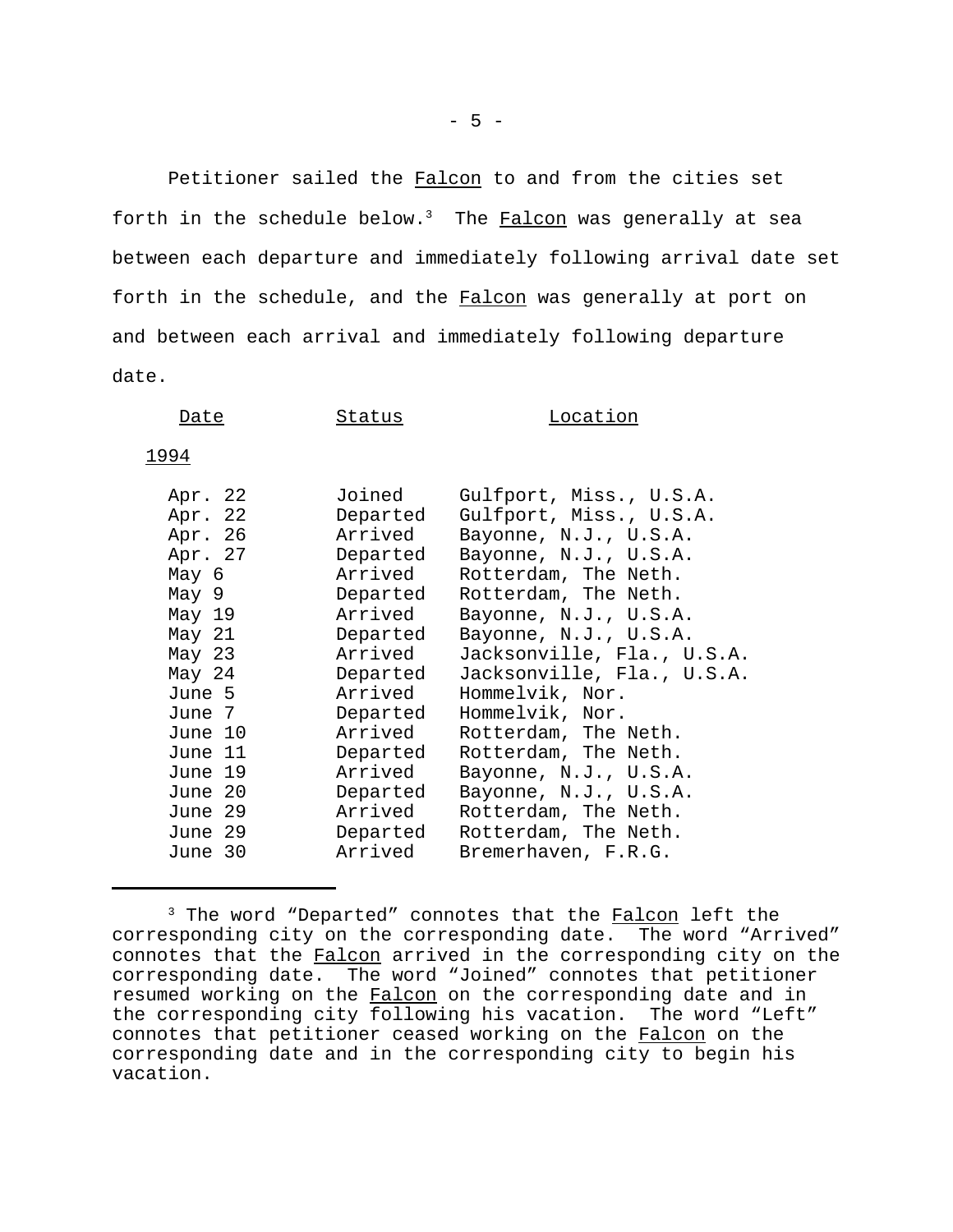| July 1<br>July 10<br>July 10                                                                                                                                                                                                                                                                                                                                                                    | Departed<br>Arrived<br>Left                                                                                                                                                                                                                                                                                                                                             | Bremerhaven, F.R.G.<br>$\mathbf{1}$                                                                                                                                                                                                                                                                                                                                                                                                                                                                                                                                                                                                                         |
|-------------------------------------------------------------------------------------------------------------------------------------------------------------------------------------------------------------------------------------------------------------------------------------------------------------------------------------------------------------------------------------------------|-------------------------------------------------------------------------------------------------------------------------------------------------------------------------------------------------------------------------------------------------------------------------------------------------------------------------------------------------------------------------|-------------------------------------------------------------------------------------------------------------------------------------------------------------------------------------------------------------------------------------------------------------------------------------------------------------------------------------------------------------------------------------------------------------------------------------------------------------------------------------------------------------------------------------------------------------------------------------------------------------------------------------------------------------|
| Sept. 7<br>7<br>Sept.<br>Sept. 9<br>Sept. 12<br>Sept. 14<br>Sept. 17<br>Sept. 20<br>Sept. 21<br>Sept. 25<br>Sept. 26<br>Oct. 7<br>Oct. 9<br>Oct. 18<br>Oct. 19<br>Oct. 27<br>Oct. 29<br>Oct. 30<br>Oct. 30<br>Oct. 30<br>$\mathbf{1}$<br>Nov.<br>2<br>Nov.<br>3<br>Nov.<br>9<br>Nov.<br>Nov. 10<br>Nov. 14<br>Nov. 14<br>19<br>Nov.<br>Nov. 20<br>2<br>Dec.<br>4<br>Dec.<br>Dec.<br>8<br>Dec. 8 | Joined<br>Departed<br>Arrived<br>Departed<br>Arrived<br>Departed<br>Arrived<br>Departed<br>Arrived<br>Departed<br>Arrived<br>Departed<br>Arrived<br>Departed<br>Arrived<br>Departed<br>Arrived<br>Departed<br>Arrived<br>Departed<br>Arrived<br>Departed<br>Arrived<br>Departed<br>Arrived<br>Departed<br>Arrived<br>Departed<br>Arrived<br>Departed<br>Arrived<br>Left | Beaumont, Tex., U.S.A.<br>Beaumont, Tex., U.S.A.<br>Gulfport, Miss., U.S.A.<br>Gulfport, Miss., U.S.A.<br>Guantanamo, Cuba<br>Guantanamo, Cuba<br>Bayonne, N.J., U.S.A.<br>Bayonne, N.J., U.S.A.<br>Port-au-prince, Haiti<br>Port-au-prince, Haiti<br>Bremerhaven, F.R.G.<br>Bremerhaven, F.R.G.<br>Port Said, Egypt<br>Port Said, Egypt<br>Shubai<br>Shubai<br>Dammam, Saudi Arabia<br>Dammam, Saudi Arabia<br>Bahr.<br>Bahr.<br>Dubai, U.A.E.<br>Dubai, U.A.E.<br>Port Suez, Egypt<br>Port Suez, Egypt<br>Tekirdag, Turk.<br>Tekirdag, Turk.<br>Rota, Spain<br>Rota, Spain<br>Port-au-prince, Haiti<br>Port-au-prince, Haiti<br>U.S.A.<br>Beaumont, Tex., |
| <u> 1996</u>                                                                                                                                                                                                                                                                                                                                                                                    |                                                                                                                                                                                                                                                                                                                                                                         | Beaumont, Tex., U.S.A.                                                                                                                                                                                                                                                                                                                                                                                                                                                                                                                                                                                                                                      |
| 1<br>Jan.                                                                                                                                                                                                                                                                                                                                                                                       | Joined                                                                                                                                                                                                                                                                                                                                                                  | Dubai, U.A.E.                                                                                                                                                                                                                                                                                                                                                                                                                                                                                                                                                                                                                                               |
| 7<br>Jan.                                                                                                                                                                                                                                                                                                                                                                                       | Departed                                                                                                                                                                                                                                                                                                                                                                | Dubai, U.A.E.                                                                                                                                                                                                                                                                                                                                                                                                                                                                                                                                                                                                                                               |
| 14<br>Jan.                                                                                                                                                                                                                                                                                                                                                                                      | Arrived                                                                                                                                                                                                                                                                                                                                                                 | Port Suez,<br>Egypt                                                                                                                                                                                                                                                                                                                                                                                                                                                                                                                                                                                                                                         |
| 15<br>Jan.                                                                                                                                                                                                                                                                                                                                                                                      | Departed                                                                                                                                                                                                                                                                                                                                                                | Port Suez, Egypt                                                                                                                                                                                                                                                                                                                                                                                                                                                                                                                                                                                                                                            |
| 16<br>Jan.                                                                                                                                                                                                                                                                                                                                                                                      | Arrived                                                                                                                                                                                                                                                                                                                                                                 | Ashdod, Isr.                                                                                                                                                                                                                                                                                                                                                                                                                                                                                                                                                                                                                                                |
| 17<br>Jan.                                                                                                                                                                                                                                                                                                                                                                                      | Departed                                                                                                                                                                                                                                                                                                                                                                | Ashdod, Isr.                                                                                                                                                                                                                                                                                                                                                                                                                                                                                                                                                                                                                                                |
| 21<br>Jan.                                                                                                                                                                                                                                                                                                                                                                                      | Arrived                                                                                                                                                                                                                                                                                                                                                                 | Gibraltar, Gib.                                                                                                                                                                                                                                                                                                                                                                                                                                                                                                                                                                                                                                             |

Jan. 23 Departed Gibraltar, Gib.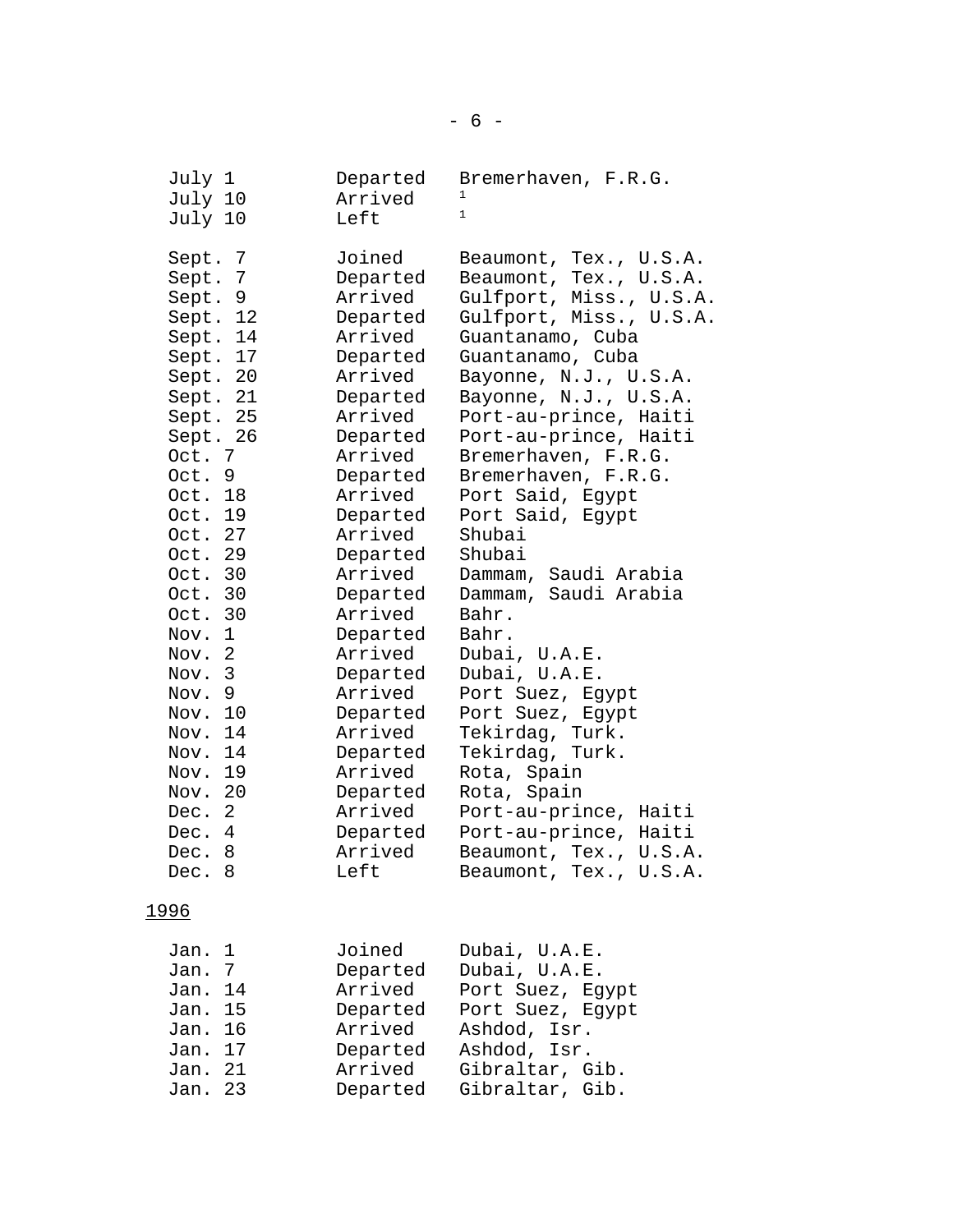| Feb.     | -2 | Arrived  | Wilmington, N.C., U.S.A.    |
|----------|----|----------|-----------------------------|
| Feb. 3   |    | Left     | Wilmington, N.C., U.S.A.    |
|          |    |          |                             |
| June 26  |    | Joined   | Aqaba Port, Jordan          |
| June 28  |    | Departed | Aqaba Port, Jordan          |
| June 28  |    | Arrived  | Port Suez, Egypt            |
| June 29  |    | Departed | Port Suez, Egypt            |
| June 30  |    | Arrived  | Iskendren, Turk.            |
| July 2   |    | Departed | Iskendren, Turk.            |
| July 3   |    | Arrived  | Port Said, Egypt            |
| July 5   |    | Departed | Port Said Egypt             |
| July 6   |    | Arrived  | Aqaba Port, Jordan          |
| July 8   |    | Departed | Aqaba Port, Jordan          |
| July 13  |    | Arrived  | Raysut, Oman                |
| July 14  |    | Departed | Raysut, Oman                |
| July 18  |    | Arrived  | Port Suez, Egypt            |
| July 19  |    | Departed | Port Suez, Egypt            |
| July 28  |    | Arrived  | Bremerhaven, F.R.G.         |
| July 30  |    | Departed | Bremerhaven, F.R.G.         |
| Aug. 2   |    | Arrived  | Muuga, Est.                 |
| Aug. 3   |    | Departed | Muuga, Est.                 |
| Aug. 3   |    | Arrived  | Riga, Russ.                 |
| Aug. 4   |    | Departed | Riga, Russ.                 |
| Aug. 5   |    | Arrived  | Klaipeda, Russ.             |
| Aug. 5   |    | Departed | Klaipeda, Russ.             |
| Aug. 8   |    | Arrived  | Antwerp, Belg.              |
| Aug.     | 9  | Departed | Antwerp, Belg.              |
| Aug. 17  |    | Arrived  | Port Said, Egypt            |
| Aug. 18  |    | Departed | PortSaid, Egypt             |
| Sept. 5  |    | Arrived  | Pusan, S. Korea             |
| Sept. 11 |    | Departed | Pusan, S. Korea             |
| Sept. 12 |    | Arrived  | Pohang, S. Korea            |
| Sept. 13 |    | Departed | Pohang, S. Korea            |
| Sept. 15 |    | Arrived  | Naha, Japan                 |
| Sept. 16 |    | Departed | Naha, Japan                 |
| Sept. 18 |    | Arrived  | Pusan, S. Korea             |
| Sept.    | 21 | Departed | Pusan, S. Korea             |
| Sept.    | 23 | Arrived  | Okinawa,<br>Japan           |
| Sept.    | 28 | Departed | Okinawa,<br>Japan           |
| Oct.     | 12 | Arrived  | Concord, Cal., U.S.A.       |
| Oct.     | 15 | Departed | Concord, Cal., U.S.A.       |
| Oct.     | 16 | Arrived  | Oakland, Cal., U.S.A.       |
| Oct.     | 19 | Departed | Oakland, Cal., U.S.A.       |
| Oct.     | 20 | Arrived  | Port Angeles, Wash., U.S.A. |
| Oct.     | 20 | Departed | Port Angeles, Wash., U.S.A. |
| Oct.     | 21 | Arrived  | Tacoma, Wash., U.S.A.       |
| Oct.     | 23 | Departed | Tacoma, Wash., U.S.A.       |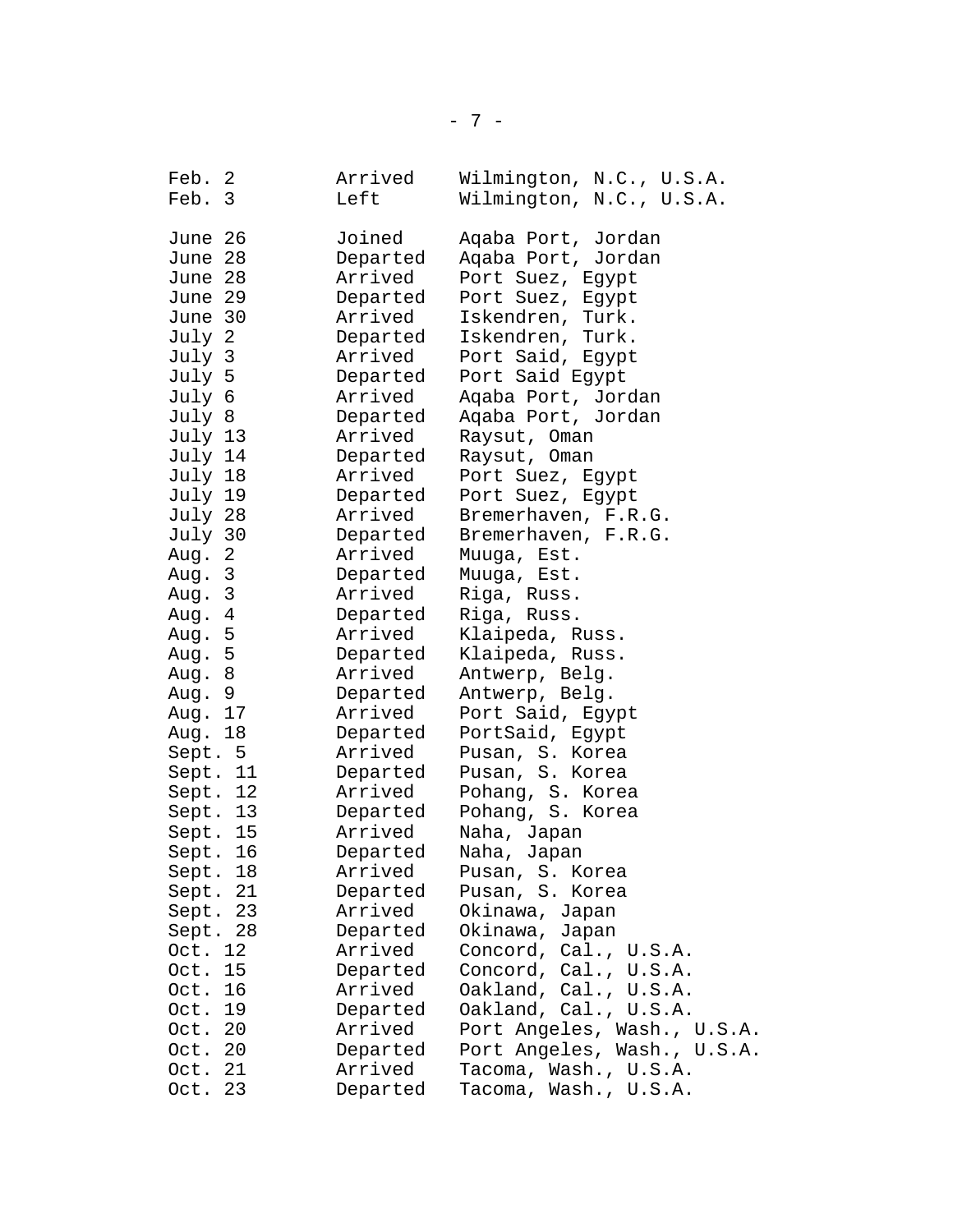| Oct. 26 | Arrived  | Port Hueneme, Cal., U.S.A.  |
|---------|----------|-----------------------------|
| Oct. 27 | Departed | Port Hueneme, Cal., U.S.A.  |
| Nov. 1  | Arrived  | Pearl Harbor, Haw., U.S.A.  |
| Nov. 2  | Departed | Pearl Harbor, Haw., U.S.A.  |
| Nov. 11 | Arrived  | Guam                        |
| Nov. 15 | Departed | Guam                        |
| Nov. 18 | Arrived  | Naha, Japan                 |
| Nov. 19 | Departed | Naha, Japan                 |
| Nov. 21 | Arrived  | Pusan, S. Korea             |
| Nov. 23 | Departed | Pusan, S. Korea             |
| Nov. 24 | Arrived  | Naha, Japan                 |
| Nov. 28 | Departed | Naha, Japan                 |
| Nov. 30 | Arrived  | Yokohama, Japan             |
| Dec. 2  | Departed | Yokohoma, Japan             |
| Dec. 13 | Arrived  | Port Angeles, Wash., U.S.A. |
| Dec. 13 | Left     | Port Angeles, Wash., U.S.A. |

 $1$  The record does not indicate the port in which the Falcon arrived on July 10, 1994, nor the city from which petitioner left on that date to begin his vacation.

While petitioner was at work, Crowley provided him with lodging and meals at no charge. Petitioner had to and did pay his other expenses, and the Falcon had a small store on board from which crew members were allowed to purchase items such as hygiene products, foul weather gear, and bottled water. Petitioner neither was entitled to nor received reimbursement for any of his expenses. While he was at work, petitioner purchased incidental travel items such as hygiene products and bottled water, and he paid for laundry, dry cleaning, and grooming services and the cost of transportation from the Falcon to the location of the service providers. Petitioner also was required to and did purchase clothing and other necessities to adapt to

- 8 -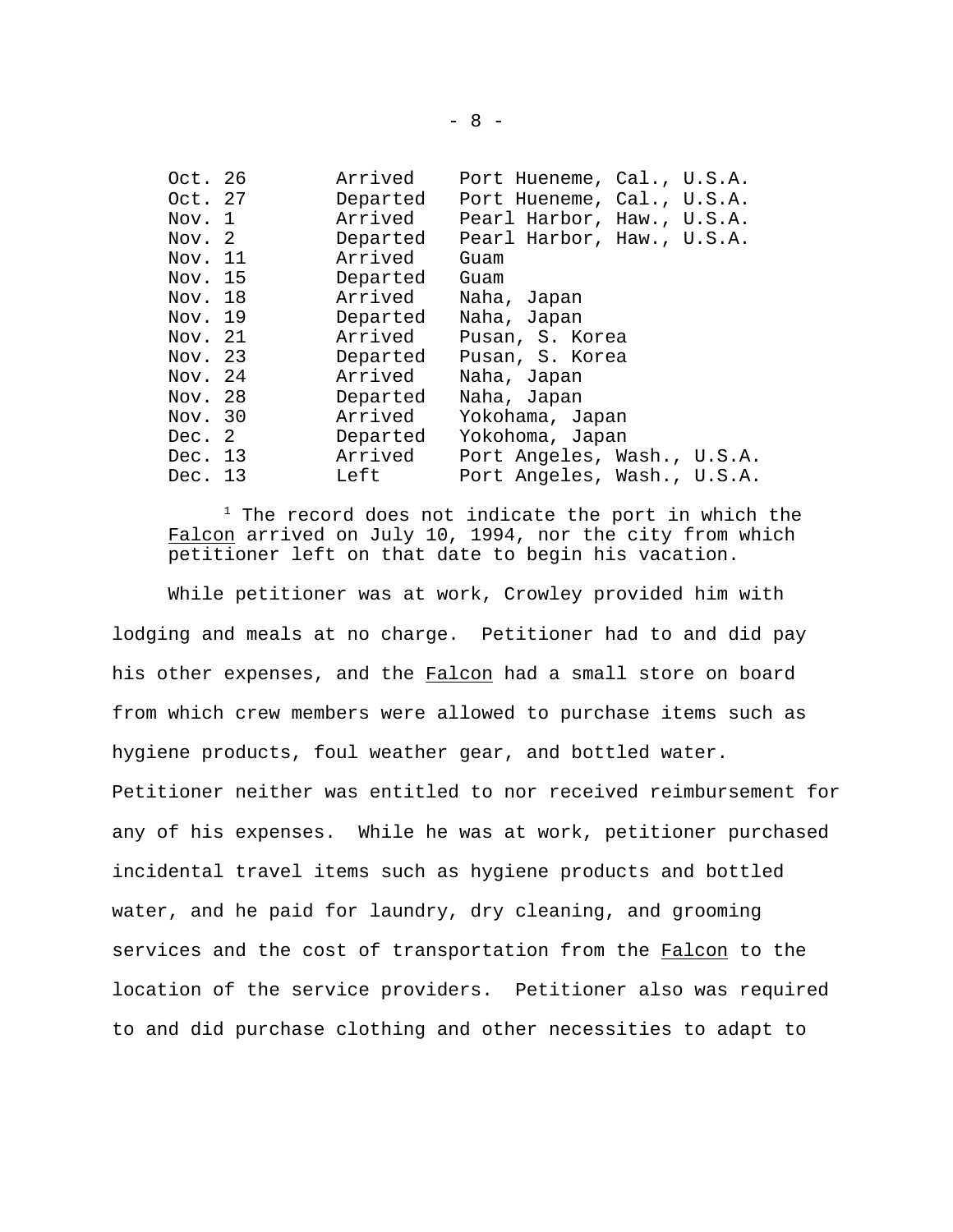the climates for which he was required to sail without prior notice.

On his 1994 Federal income tax return, as amended, petitioner claimed a miscellaneous itemized deduction of \$3,784 for meals and entertainment related to his employment by Crowley; the claimed amount took into account the 50-percent limitation for meals and entertainment provided by section 274(n). Petitioner reported \$5,712 of miscellaneous itemized deductions for 1994, claiming that he was entitled to deduct \$3,377 of that amount after taking into account the 2-percent floor of section 67. Petitioner has no receipts to support the claimed \$3,784 deduction. Petitioner used the per diem substantiation method of the applicable revenue procedures and ascertained the amount of that deduction by using the full M&IE rate for each city to which he traveled. The \$3,784 deduction related solely to the incidental expenses which petitioner paid during 1994 while working on the Falcon.

On his 1996 Federal income tax return, petitioner claimed a miscellaneous itemized deduction of \$4,912 for business expenses other than meals and entertainment and a \$3,654 miscellaneous itemized deduction for meals and entertainment; both amounts were related to his employment by Crowley, and the latter amount took into account the 50-percent limitation of section 274(n) for meals and entertainment. Petitioner reported \$10,239 of

- 9 -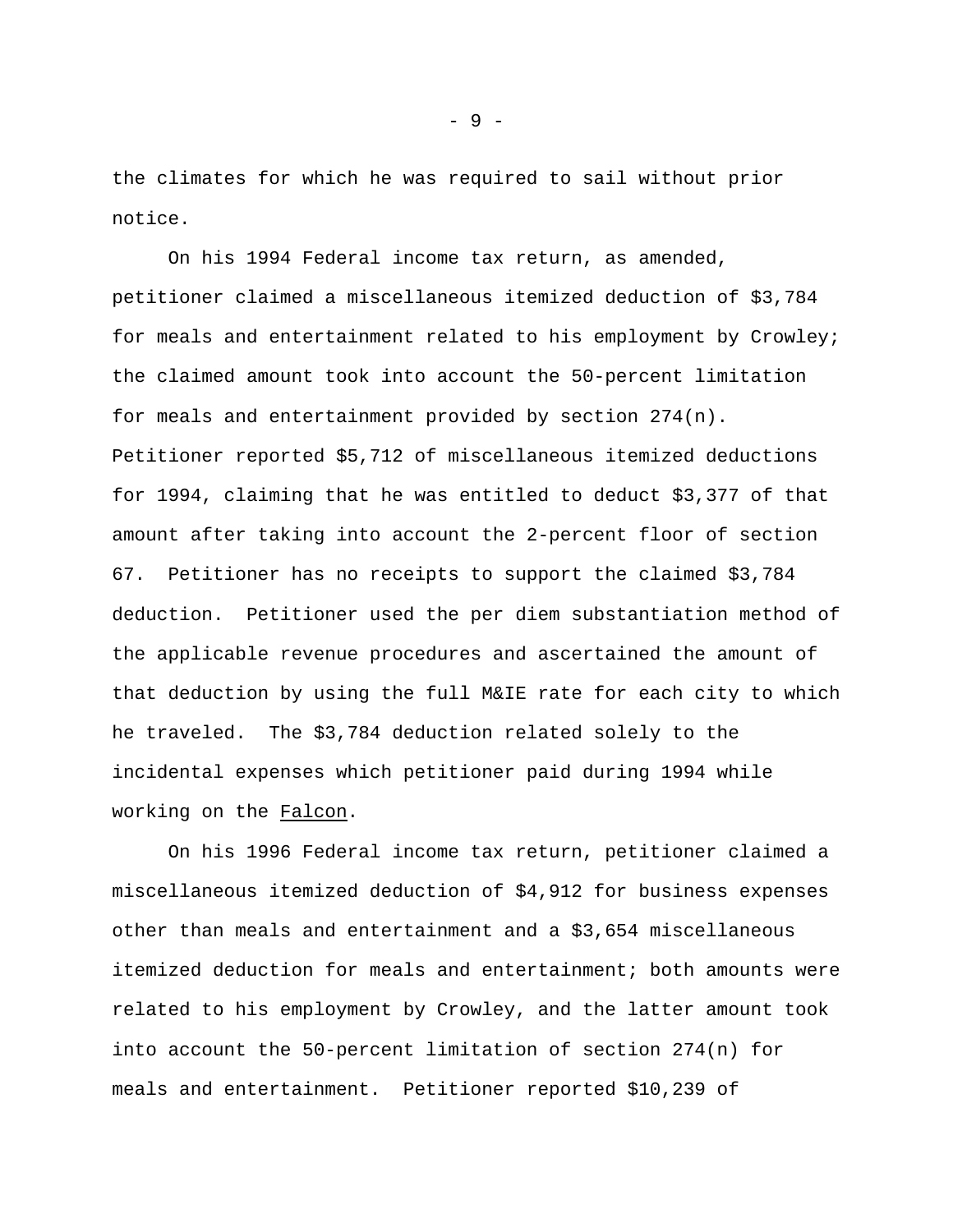miscellaneous itemized deductions for 1996, claiming on that return that he was entitled to deduct \$7,811 of that amount after taking into account the 2-percent floor of section 67. Petitioner has no receipts to support the claimed deduction of \$3,654. Petitioner used the per diem substantiation method of the applicable revenue procedures and ascertained the amount of that deduction by using the full M&IE rate for each city to which he traveled. The \$3,654 deduction related solely to the incidental expenses which petitioner paid during 1996 while working on the Falcon.

Respondent determined that petitioner was not entitled to deduct the \$3,784 and \$3,654 amounts claimed for 1994 and 1996, respectively.

## OPINION

We must decide whether petitioner may deduct the cost of the incidental travel items which he purchased during the subject years while working away from his personal residence. Petitioner argues he may. Petitioner asserts that he incurred the costs while working away from home on business. Petitioner asserts that the applicable revenue procedures mentioned herein dispense with the need to substantiate the amounts of those costs in order to deduct them. Respondent argues that petitioner may not deduct those costs. Respondent asserts primarily that petitioner had no tax home. Respondent asserts secondly that petitioner did not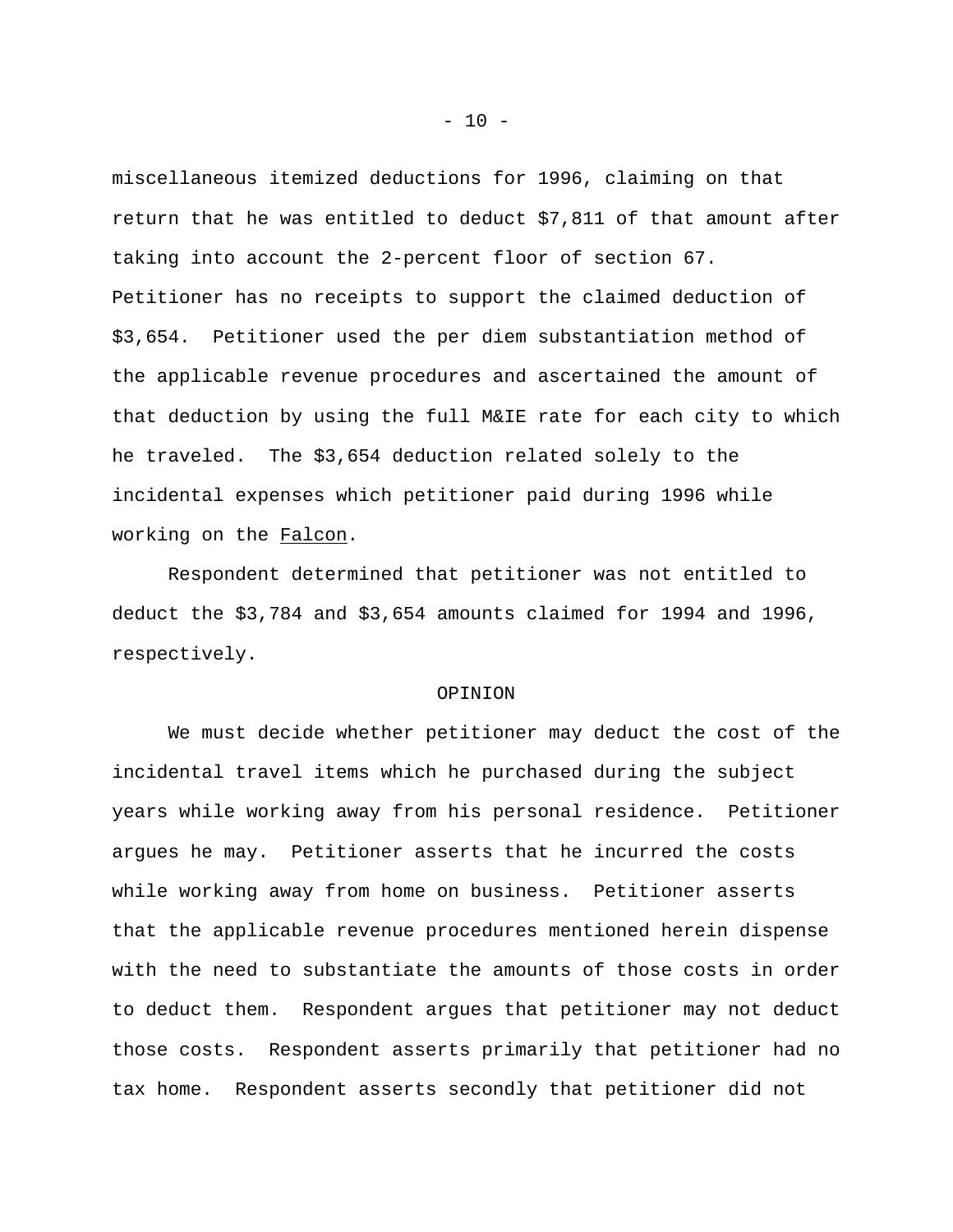prove that he actually incurred the claimed expenses; respondent asserts that petitioner's testimony standing alone is insufficient proof for this purpose. Respondent asserts thirdly that petitioner may not use the subject revenue procedures to ascertain the amounts of his deductions because, respondent asserts, those revenue procedures do not apply when only incidental expenses are incurred.

We agree with petitioner that he is entitled to the claimed deductions but disagree with him as to the amounts of those deductions. We hold that petitioner's deductions are limited to the incidental expense portions of the applicable M&IE rates. We begin our analysis with the relevant statutory provisions. An individual may deduct all ordinary and necessary expenses paid or incurred during the taxable year in carrying on a trade or business. See sec. 162(a). Services performed by an employee constitute a trade or business for this purpose, see O'Malley v. Commissioner, 91 T.C. 352, 363-364 (1988), and ordinary and necessary expenses generally include amounts which an employee pays while traveling away from home in connection with his or her employment, see sec. 162(a)(2). Section 162 does not, however, allow a taxpayer to deduct travel expenses attributable to personal, living, or family expenses. See sec. 262. Nor does section 162 allow a taxpayer to deduct travel expenses absent either compliance with the substantiation requirements of section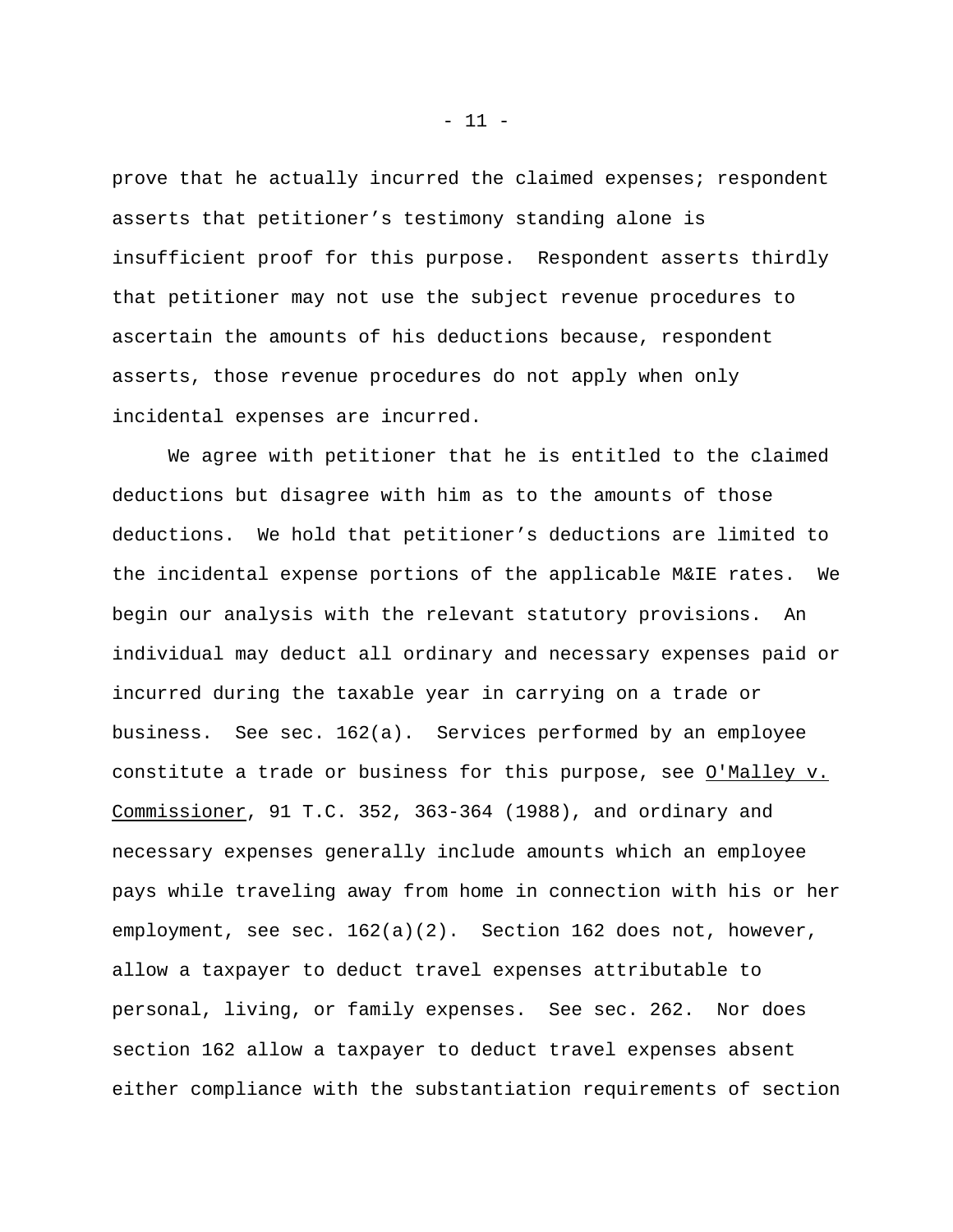274(d) or the fulfillment of criteria set forth by the Commissioner as to expenditures less than a stated amount (de minimis expenses). See sec.  $274(d)$ ; see also sec.  $1.274-5T(j)$ , Temporary Income Tax Regs., 50 Fed. Reg. 46032 (Nov. 6, 1985) (authorizes the Commissioner to provide rules under which taxpayers may deduct a set amount in lieu of substantiation for meals while traveling away from home).

The Commissioner first set forth the criteria for de minimis expenditures in Rev. Proc. 89-67, 1989-2 C.B. 795. There, the Commissioner provided that "the amount of ordinary and necessary business expenses of an employee for lodging, meal, and/or incidental expenses incurred while traveling away from home will be deemed substantiated  $* * *$  when  $* * *$  [the employer] provides a per diem allowance" to the employee equal to the applicable M&IE rate.<sup>4</sup> Id. secs. 1, 3, 1989-2 C.B. at 795, 796. The

<sup>4</sup> Government employees are generally entitled to a per diem allowance for official travel away from their official stations, as payment for lodging, meals, and related incidental expenses. See 41 C.F.R. secs. 301-1.2, 301-7.1 (1994 & 1996). The per diem allowance, which includes a maximum amount for lodging expenses and a fixed amount for M&IE, varies depending on the area of travel. See 41 C.F.R. sec. 301-7.3 (1994 & 1996). The Administrator of General Services sets the per diem allowance for travel to areas in the continental United States (CONUS rates). The Department of Defense sets the per diem allowance for travel to nonforeign areas outside the continental United States. The Department of State sets the per diem allowance for travel to foreign areas. See id. The list of the amounts of these per diem allowances, including the breakdown of the portions attributable to lodging and M&IE, is referenced in 41 C.F.R. sec. (continued...)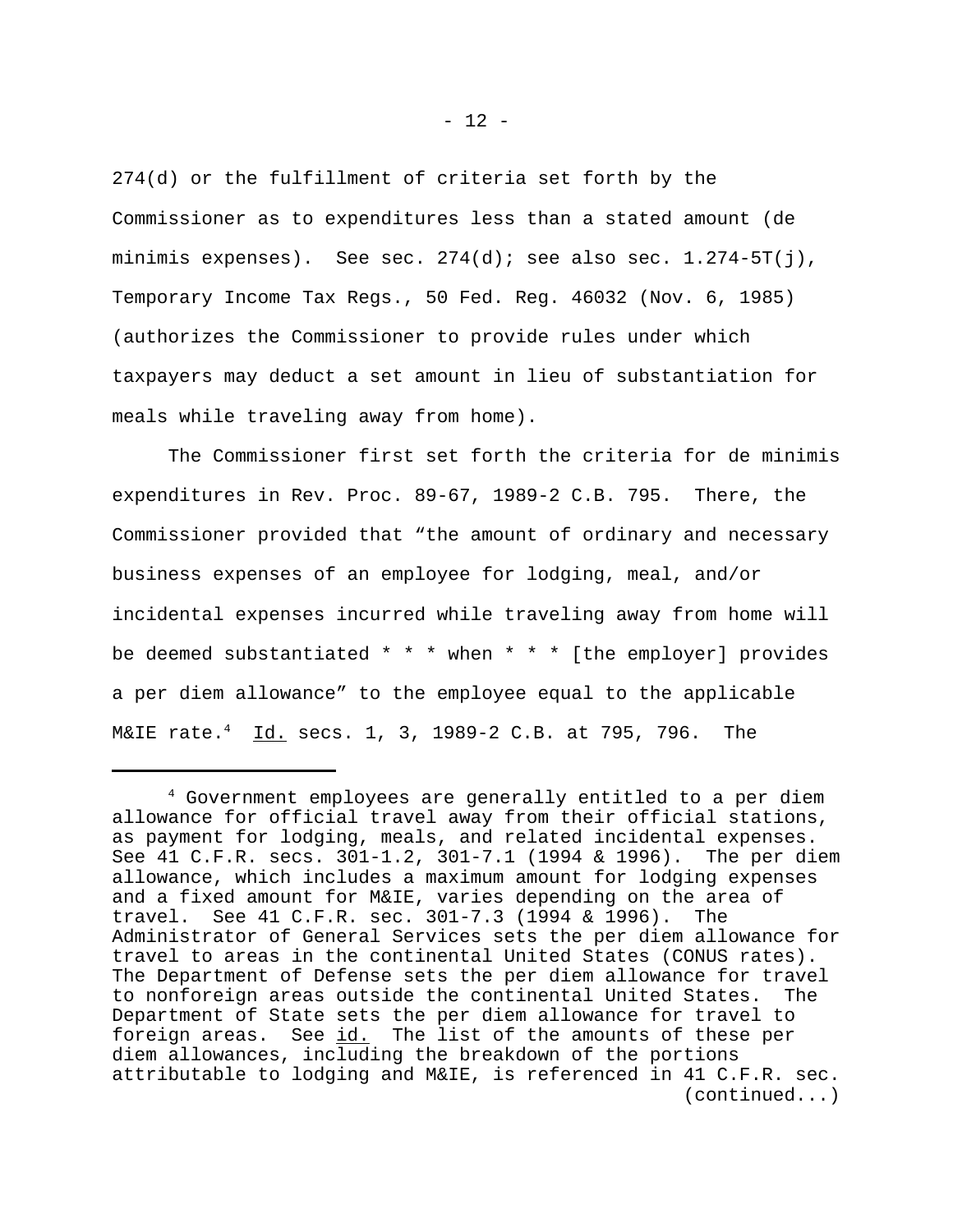Commissioner provided that "The term 'incidental expenses' includes, but is not limited to, expenses for laundry, cleaning and pressing of clothing, and fees and tips for services, such as for waiters and baggage handlers."  $Id.$  sec. 3.02(4), 1989-2 C.B. at 797. The Commissioner provided that "The term 'incidental expenses' does not include taxicab fares or the costs of telegrams or telephone calls." Id.

Rev. Proc. 89-67, supra, was silent as to the situation where an employee without a travel allowance incurred traveling expenses while employed away from home. The Commissioner first addressed that subject in Rev. Proc. 90-60, 1990-2 C.B. 651, which provided rules on the subject matter of the predecessor revenue procedure as well as rules addressing the situation where an employee not subject to a travel allowance incurred traveling expenses while employed away from home. See id. sec. 1, 1990-2 C.B. at 651. Section 1 of Rev. Proc. 90-60, supra, provided generally that an employee, in lieu of substantiating his or her actual expenses, could "use [the applicable M&IE rate or rates] in computing the deductible costs of business meal and incidental expenses paid or incurred while traveling away from home." The other relevant provisions of Rev. Proc. 90-60, 1990-2 C.B. at 652-653, 655, provided specifically:

 $4($ ...continued)

<sup>301-7.3 (1994 &</sup>amp; 1996).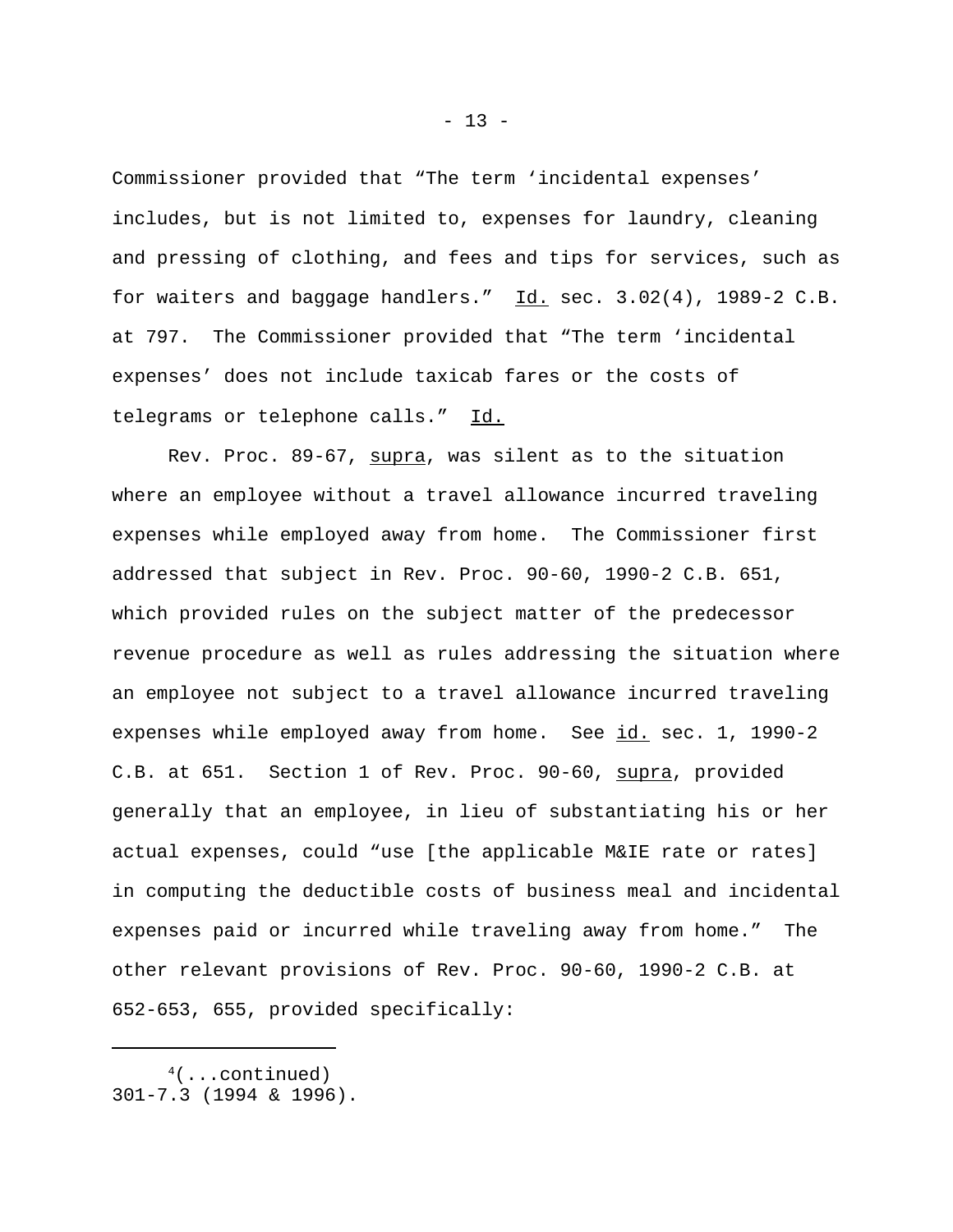SEC. 3. DEFINITIONS

\* \* \* \* \* \* \*

.02 FEDERAL PER DIEM RATE.

(1) General rule. The Federal per diem rate is equal to the sum of the Federal lodging expense rate and the Federal meal and incidental expense (M&IE) rate for the locality of travel. The Federal per diem rate, the Federal lodging expense rate, and the Federal M&IE rate for a locality in the continental United States ("CONUS") are set forth in Appendix A of 41 C.F.R., Chapter 301. See 41 C.F.R. Part 301-7 (1990) for specific rules regarding these Federal rates. The Federal per diem rates for nonforeign localities outside the continental United States ("OCONUS") (including Alaska, Hawaii, Puerto Rico, the Northern Mariana Islands, and the possessions of the United States) are established by the Secretary of Defense and listed in Civilian Personnel Per Diem Bulletins published periodically in the Federal Register. See, e.g., Civilian Personnel Per Diem Bulletin Number 153, 55 Fed. Reg. 50,864 (December 11, 1990). The Federal per diem rates for foreign OCONUS localities are established by the Secretary of State and published, together with the rates for nonforeign OCONUS localities, in the Per Diem Supplement to the Standardized Regulations (Government Civilians, Foreign Areas). See, e.g., Maximum Travel Per Diem Allowances for Foreign Areas, PD Supplement 319, issued December 1, 1990.

(2) Outside CONUS. For OCONUS travel away from home, if a separately identified Federal lodging expense rate or Federal M&IE rate does not exist for the OCONUS locality of travel, 60 percent of the applicable Federal per diem rate for that locality of travel is treated as equivalent to the Federal lodging expense rate for that locality and 40 percent of the applicable Federal per diem rate for that locality of travel is treated as equivalent to the Federal M&IE rate for that locality. If a separately identified Federal lodging expense rate or Federal M&IE rate is adopted for an OCONUS locality of travel for which no such separately identified rate previously existed,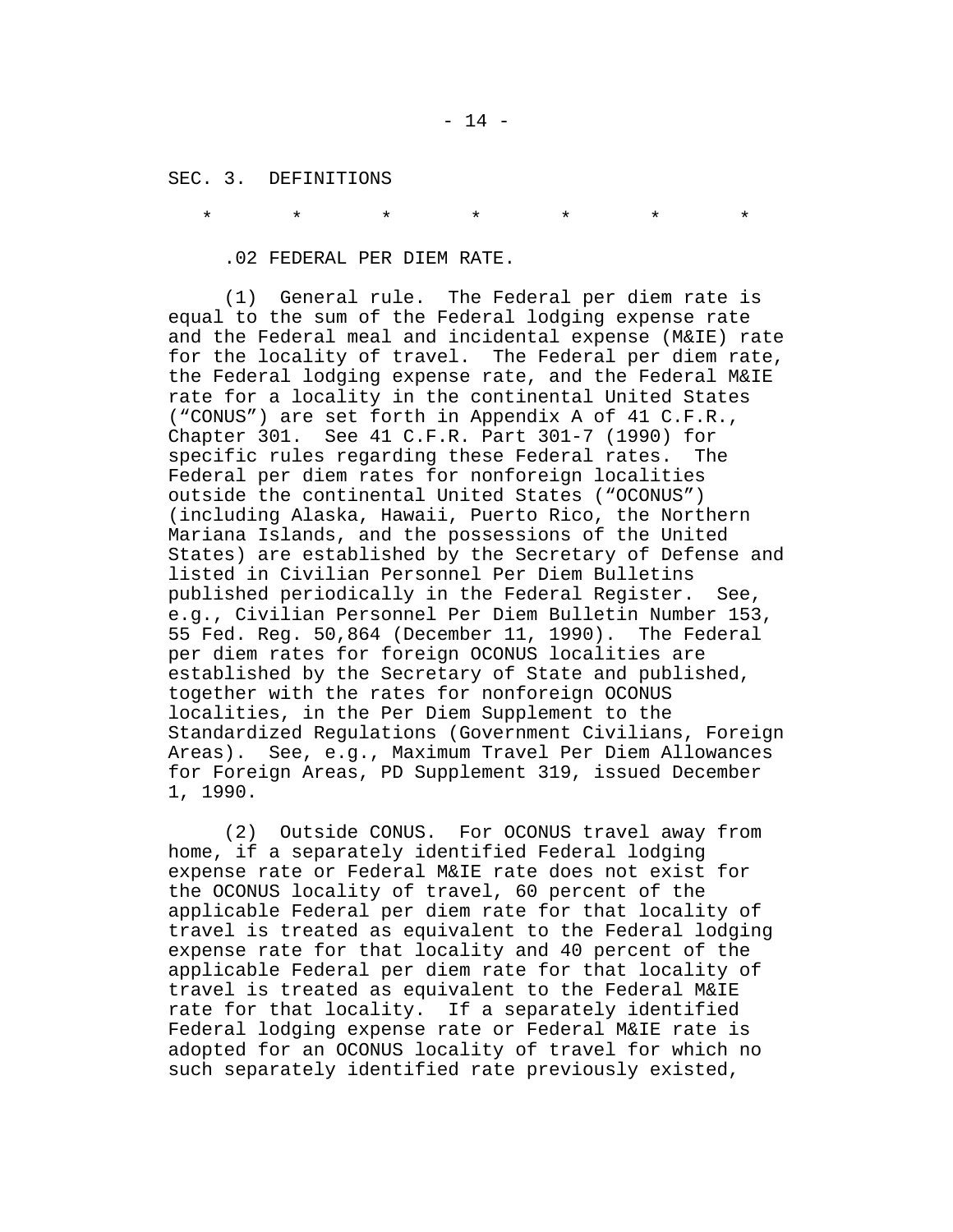that rate shall apply to all travel within such locality beginning 30 days after its publication.

(3) Locality of travel. The term "locality of travel" means the locality where an employee traveling away from home in connection with the performance of services as an employee of the employer stops for sleep or rest.

(4) Incidental expenses. The term "incidental expenses" includes, but is not limited to, expenses for laundry, cleaning and pressing of clothing, and fees and tips for services, such as for waiters and baggage handlers. The term "incidental expenses" does not include taxicab fares or the costs of telegrams or telephone calls.

SEC. 4. PER DIEM SUBSTANTIATION METHOD

\* \* \* \* \* \* \*

.03 OPTIONAL METHOD FOR MEALS ONLY DEDUCTION. In lieu of using actual expenses, employees and selfemployed individuals, in computing the amount allowable as a deduction for ordinary and necessary meal and incidental expenses paid or incurred for travel away from home, may use an amount computed at the Federal M&IE rate for the locality of travel for each calendar day (or part thereof \* \* \*) the employee or selfemployed individual is away from home. Such amount will be deemed substantiated for purposes of paragraphs (b)(2) (travel away from home) and (c) of section 1.274-5T of the temporary regulations, provided the employee or self-employed individual substantiates the elements of time, place, and business purpose of the travel expenses in accordance with those regulations.

\* \* \* \* \* \* \*

SEC. 6. LIMITATIONS AND SPECIAL RULES

.01 In general. The Federal per diem rate, the Federal lodging expense rate, and the Federal M&IE rate described in section 3.02 for the locality of travel will be applied in the same manner as applied under the Federal Travel Regulations, 41 C.F.R. Part 301-7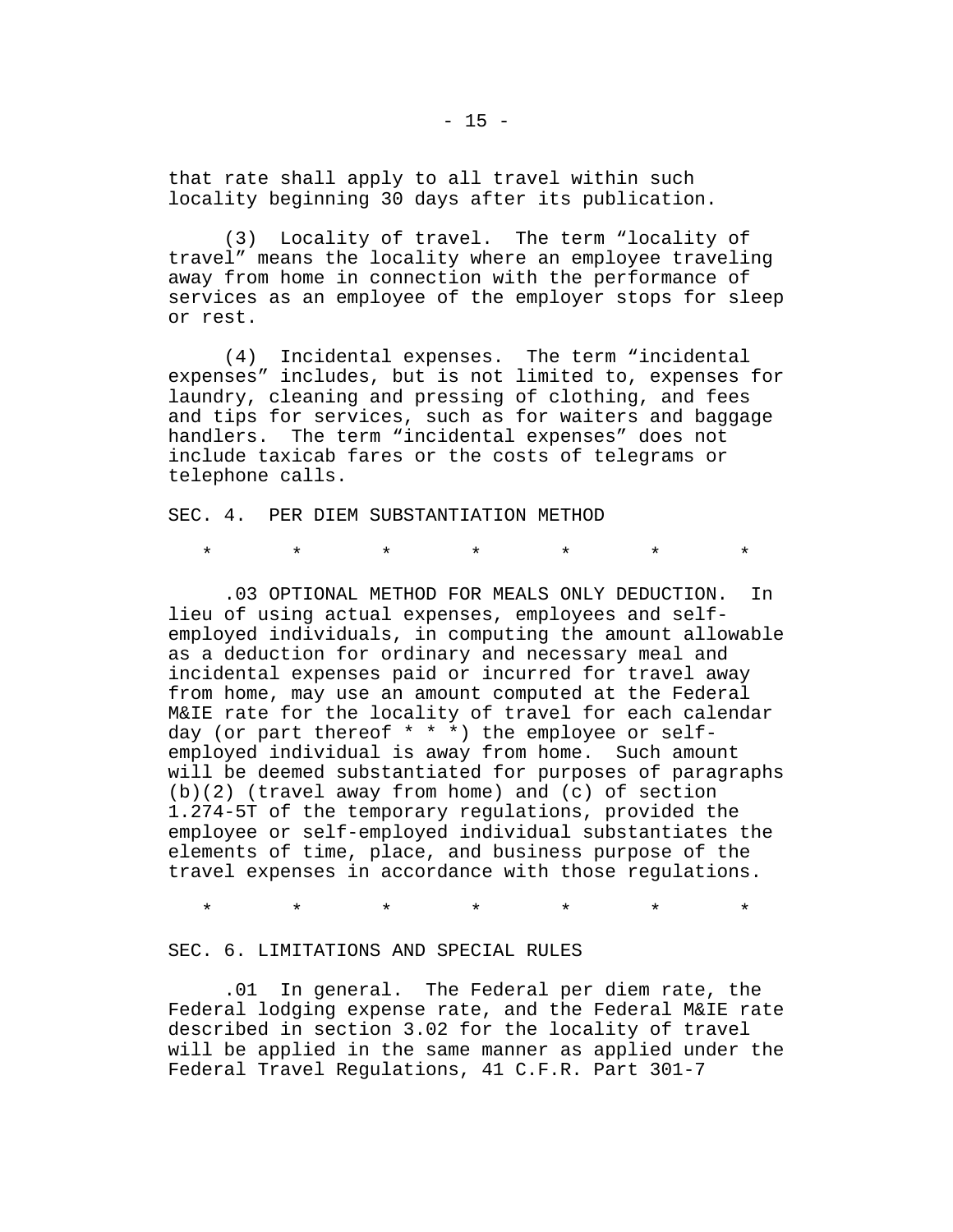(1990), except as provided in sections 6.02 through 6.04.

.02 Federal per diem or lodging expense rate. A receipt for lodging expenses is not required in order to apply the Federal per diem rate or the Federal lodging expense rate for the locality of travel.

.03 Federal per diem or M&IE rate. A payor is not required to reduce the Federal per diem rate or the Federal M&IE rate for the locality of travel for meals provided in kind, provided the payor has a reasonable belief that meal and incidental expenses were or will be incurred by the employee. \* \* \*

The Commissioner restated the rules of Rev. Proc. 90-60, supra, almost verbatim in subsequent revenue procedures, each of which superseded the prior revenue procedure on the subject. See Rev. Proc. 92-17, 1992-1 C.B. 679 (supersedes Rev. Proc. 90-60, supra, for meal and incidental expenses paid by an employee for travel while away from home after February 28, 1992); Rev. Proc. 93-21, 1993-1 C.B. 529 (supersedes Rev. Proc. 92-17, supra, for meal and incidental expenses paid by an employee for travel while away from home after March 11, 1993); Rev. Proc. 93-50, 1993-2 C.B. 586 (supersedes Rev. Proc. 93-21, supra, for meal and incidental expenses paid by an employee for travel while away from home after December 31, 1993); Rev. Proc. 94-77, 1994-2 C.B. 825 (supersedes Rev. Proc. 93-50, supra, for meal and incidental expenses paid by an employee for travel while away from home after December 31, 1994); Rev. Proc. 96-28, 1996-1 C.B. 686 (supersedes Rev. Proc. 94-77, supra, for meal and incidental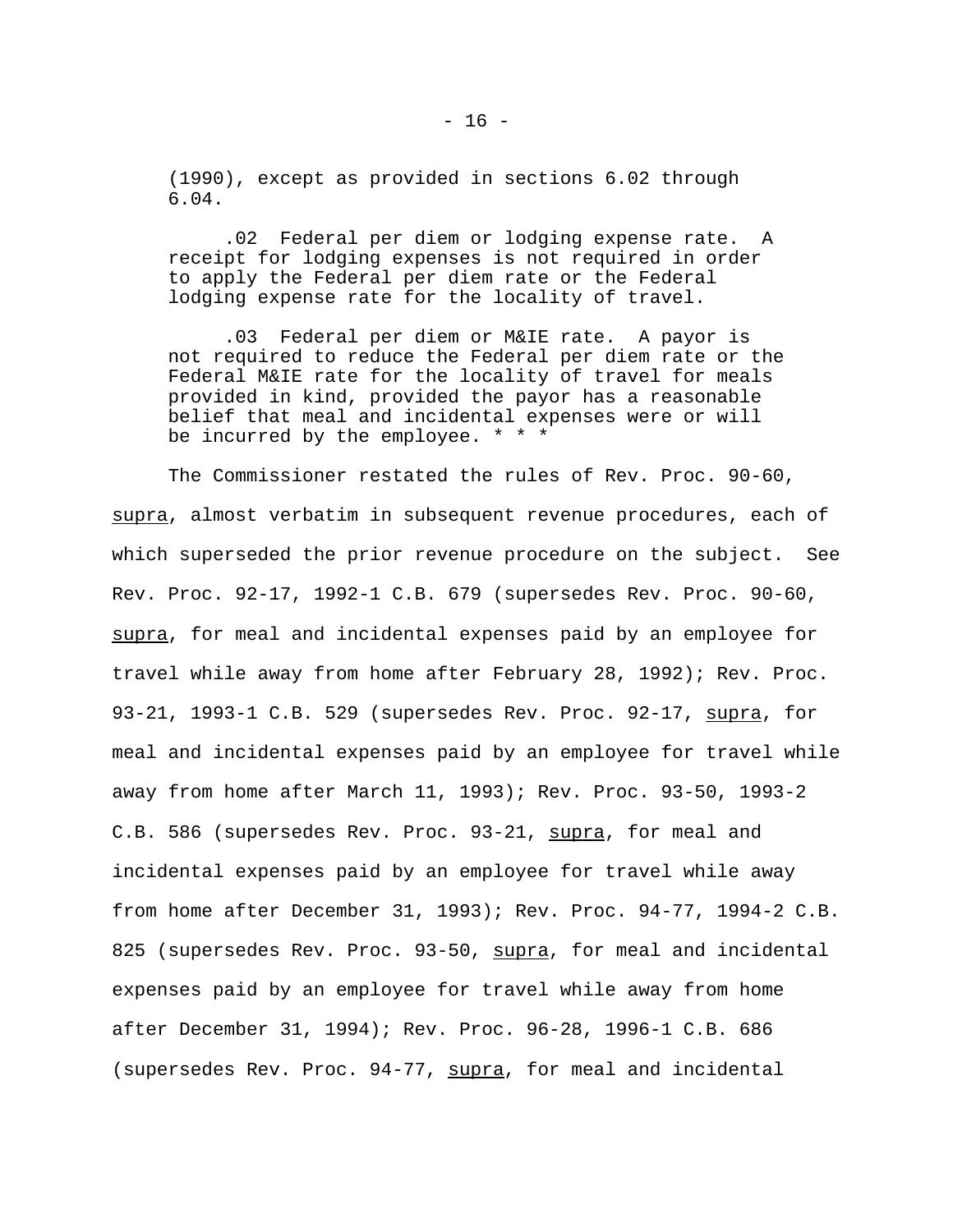expenses paid by an employee for travel while away from home after March 31, 1996). Each of these revenue procedures clarified that the use of the M&IE rates was not mandatory and that a taxpayer could deduct actual allowable expenses if he or she had adequate records or other supporting documentation. See, e.g., Rev. Proc. 96-28, sec. 1, 1996-1 C.B. at 686; Rev. Proc. 94-77, sec. 1, 1994-2 C.B. at 825.

Respondent argues primarily that these revenue procedures have no applicability to this case because, respondent asserts, petitioner's employment on the Falcon was not away from home. Respondent characterizes petitioner as an itinerant, meaning that he had no tax home. Respondent asserts that a taxpayer may have a tax home only if he or she incurs duplicative living expenses. Respondent asserts that petitioner is without a tax home because he did not incur duplicative living expenses since his employer furnished him with meals and lodging without charge. Respondent asserts that petitioner's claimed incidental expenses were not duplicative of any expense that he actually incurred as to his personal residence. Respondent relies primarily on Henderson v. Commissioner, 143 F.3d 497 (9th Cir. 1998), affg. T.C. Memo. 1995-559, and Rev. Rul. 73-529, 1973-2 C.B. 37.

We disagree with respondent's assertion that petitioner had no tax home. This Court's jurisprudence holds that an individual's tax home is generally the location of his or her

- 17 -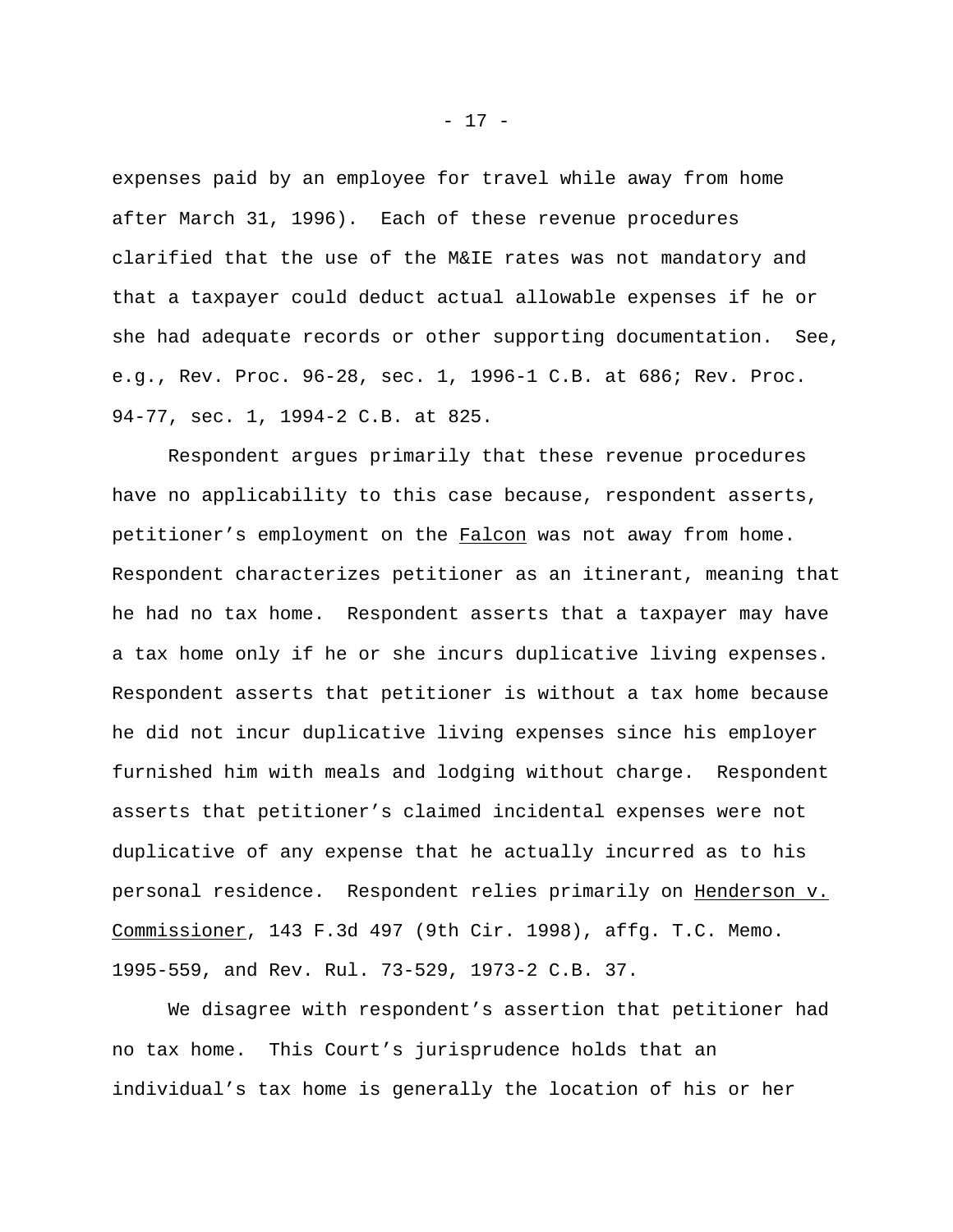principal place of employment. See Daly v. Commissioner, 72 T.C. 190 (1979); Kroll v. Commissioner, 49 T.C. 557, 561-562 (1968); cf. Commissioner v. Flowers, 326 U.S. 812 (1946). If an individual does not have a principal place of employment, we generally deem the situs of the individual's permanent residence to be his or her tax home. See Rambo v. Commissioner, 69 T.C. 920 (1978); Dean v. Commissioner, 54 T.C. 663 (1970); Leach v. Commissioner, 12 T.C. 20 (1949). We consider a person who has neither a permanent residence nor a principal place of employment to be an itinerant without a tax home. See Wirth v. Commissioner, 61 T.C. 855, 859 (1974); Hicks v. Commissioner, 47 T.C. 71 (1966).

Petitioner had no principal place of employment. He did, however, have a permanent residence; to wit, his personal residence. We believe that petitioner's tax home was the situs of his personal residence in Freeland, where he resided with his wife and their daughter. See <u>Leach v. Commissioner</u>, <u>supra</u>.<sup>5</sup> Unlike the taxpayer in Henderson v. Commissioner, supra, who

<sup>&</sup>lt;sup>5</sup> In Leach v. Commissioner, 12 T.C. 20 (1949), we held that the taxpayer's tax home was the situs of his personal residence, and we let him deduct the costs which he paid to lodge near some of his work sites. The taxpayer had no principal place of employment and resided in his personal residence with his wife and child. He worked away from that residence for 49 weeks of the year and could not move his wife and child to the area of any of his work sites mainly because he was at each of the sites for a short and indefinite period.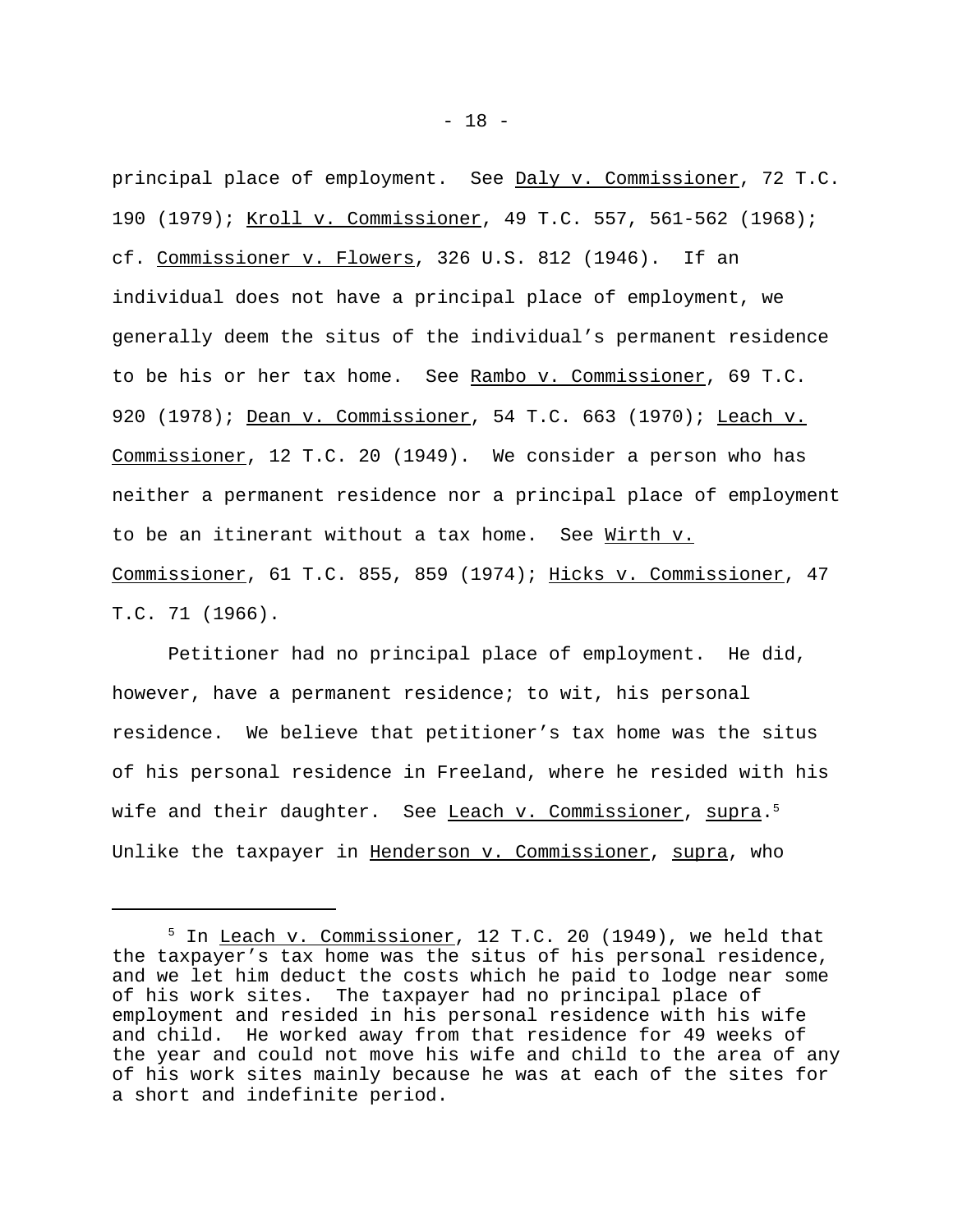lived with his parents practically without charge in the situs that he argued was his tax home, petitioner was primarily responsible for maintaining financially his personal residence, he had an ownership interest in his personal residence, and he contributed to his household there in a valuable and indispensable way. Petitioner also spent a substantial part of each year at his personal residence. Whereas the taxpayer in Henderson v. Commissioner, supra, worked for his employer away from his claimed tax home approximately 85 percent of the year, petitioner was required by his employer to be away from his personal residence only 47.4 percent of 1994 and only 56.4 percent of 1996.

Petitioner also had a legitimate reason for maintaining his personal residence in Freeland while traveling throughout the world with and for his employer. First, petitioner's family did not travel with him while he worked; thus, petitioner was required to maintain a family residence somewhere. We refuse to second guess petitioner's decision to maintain his family residence in Freeland, instead of moving his family to the location of his Florida employer or to one of the many cities to which he traveled. Cf. Leach v. Commissioner, supra. To have a tax home for purposes of section 162(a), a taxpayer need not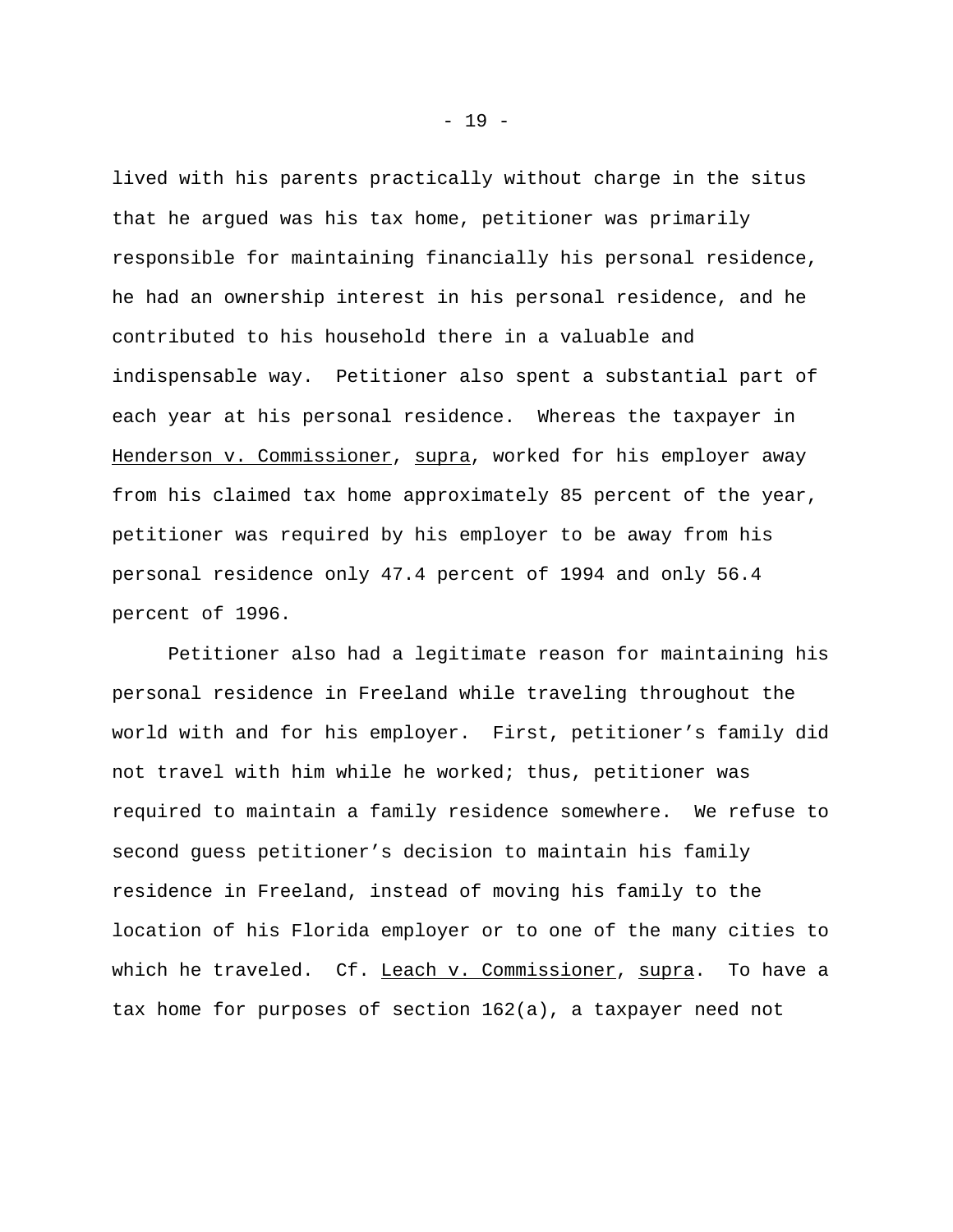maintain a residence in a city in which he or she actually works.<sup>6</sup> See id.

Second, unlike the taxpayer in Henderson v. Commissioner, supra, petitioner would have incurred a substantial out-of-pocket duplication of lodging and meal expenses while he worked but for the fact that his employer furnished him with those items at no charge. Had petitioner's employer not done so, petitioner would have incurred the duplicative out-of-pocket expenses which respondent argues are necessary for a finding of a tax home. Contrary to respondent's assertion, we do not believe that a finding of a tax home for purposes of section 162(a) turns on whether an employer provides lodging and meals to an employee without charge as part of the employee's compensation package. See Henderson v. Commissioner, supra at 499 ("A taxpayer may [as opposed to will] have no tax home  $* * * if$  he continuously

 $6$  As a point of fact, however, petitioner did work near his personal residence on a few occasions. Respondent points to the parties' stipulation that petitioner's "employer did not require petitioner Marin Johnson to perform services as a ship master in the Freeland, Washington area during 1994 or 1996" and concludes that all of petitioner's work was far from his personal residence. We do not read this stipulation as broadly as respondent. To be sure, petitioner worked near his personal residence from Oct. 20 through 23, 1996, and on Dec. 13, 1996. Respondent also places undue weight on the fact that Crowley did not require that petitioner vacation at his personal residence, thus leaving petitioner free to vacation elsewhere. The fact that Crowley did not mandate that petitioner stay at his personal residence during his vacation carries no weight as to whether he had a tax home for purposes of sec. 162(a).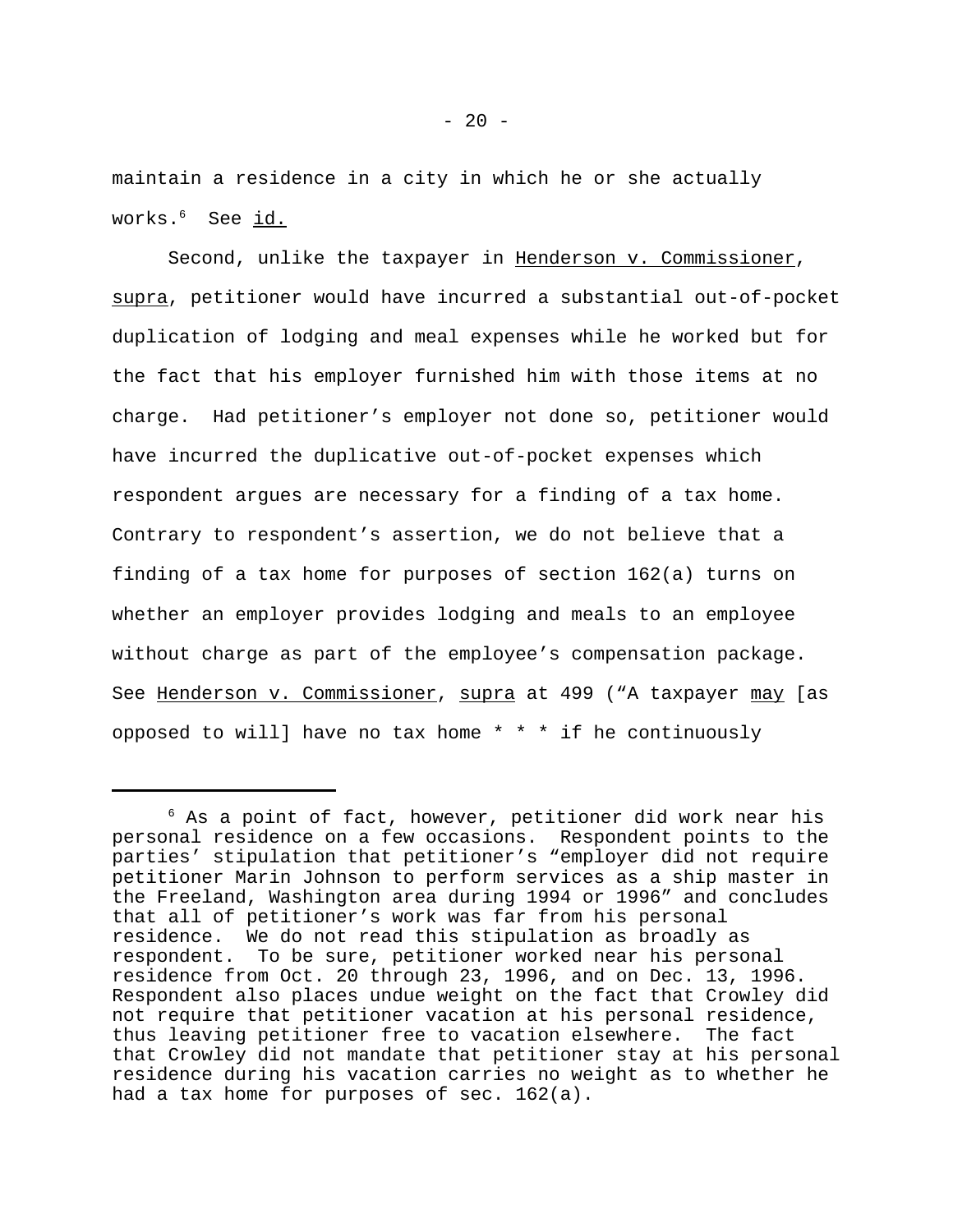travels and thus does not duplicate substantial, continuous living expenses for a permanent home maintained for some business reason." (Emphasis added.)). The value of lodging and meals that an employer furnishes to an employee is an item of income that must be included in the employee's gross income but for the application of an exclusionary provision such as section 119 (meals and lodging furnished for the convenience of the employer). We do not believe that a finding of a tax home for purposes of section 162(a) turns on whether an employee may exclude the value of employer-provided lodging and meals from his or her gross income. An employee who could not exclude the value of those items from gross income would incur an expense as to those items, to the extent that his or her personal income tax was attributable thereto, and that expense would mean that the employee was paying twice for overlapping lodging and/or meals.

Petitioner's work schedule also was generally fixed as to the number of days that he was required to work and allowed to vacation. Thus, unlike the taxpayer in Henderson v. Commissioner, 143 F.3d 497 (9th Cir. 1998), petitioner would not have avoided a duplication of living expenses during his vacation had he established his home at other than his personal residence. Petitioner received neither meals nor lodging from his employer while he was on vacation. Thus, were petitioner to have lived in other than his personal residence during that time, he would have

- 21 -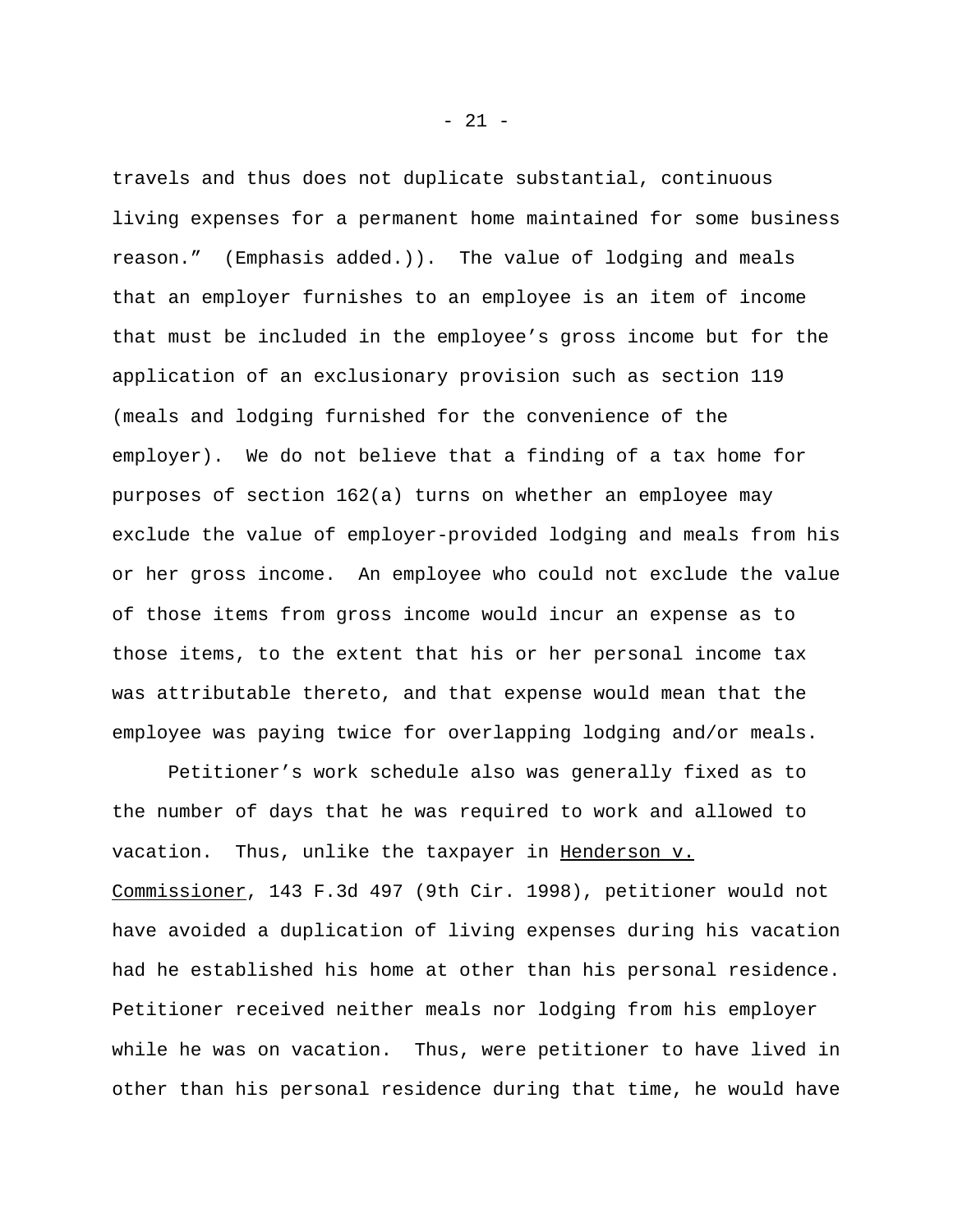had to pay for those living quarters and his meals there as well as the cost of his personal residence and the meals which his family consumed at the personal residence. According to respondent, an employee such as petitioner can never have a tax home because he continually travels to different cities during his employment. We disagree that such continual travel, in and of itself, serves to disqualify a taxpayer from having a tax home for purposes of section 162(a). Regardless of where a taxpayer performs most of his or her work, the fact that he or she maintains financially a fixed personal residence generally means that he or she has a tax home someplace. See James v. United States, 308 F.2d 204 (9th Cir. 1962) (a taxpayer's permanent residence is his or her tax home if the taxpayer has no principal place of employment, is currently working away from that residence, and incurs substantial continuing living expenses at the residence); see also Leach v. Commissioner, 12 T.C. 20 (1949). Because petitioner incurred throughout the subject years substantial living expenses in maintaining his personal residence, his personal residence was his tax home for purposes of section 162(a). Cf. Ireland v. Commissioner, T.C. Memo. 1979-386.

Respondent's reliance on Rev. Rul. 73-529, 1973-2 C.B. 37, is misplaced. In addition to the fact that revenue rulings are not binding on this Court, see Sklar, Greenstein & Scheer, P.C.

- 22 -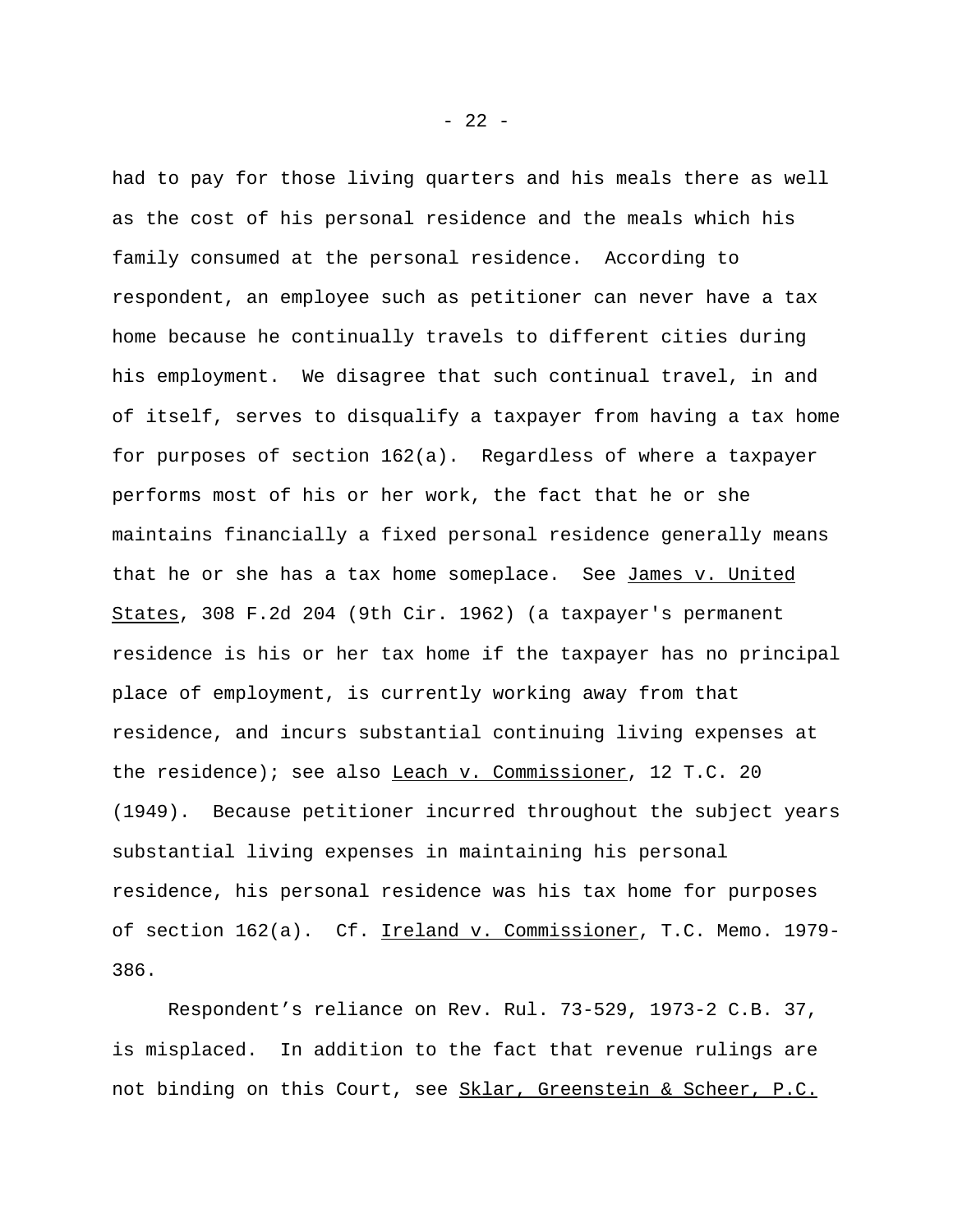v. Commissioner, 113 T.C. 135, 142 (1999); see also Christensen v. Harris County, 526 U.S. \_\_, \_\_, 120 S. Ct. 1655, 1662-1663 (2000) (the interpretation that an agency reaches without formal notice and comment rulemaking is entitled to "respect" only when it has the "power to persuade"), that ruling is unpersuasive as applied to the facts herein. The ruling applies ostensibly to outside salesmen, providing examples which distinguish (1) outside salesmen who are considered to be itinerants because they do not have a home or regular place of employment from (2) outside salesmen who may be regarded as having a home to be away from. Petitioner is neither an outside salesman nor an itinerant. He is a professional seaman who accepted employment away from his personal residence, most likely because he could earn his living at his trade more profitably than if he attempted to do so in the area of his personal residence. He accepted that employment with the understanding that he would travel at designated times to where the Falcon was docked and captain the Falcon for a fixed time. Our finding that petitioner has a tax home regardless of this revenue ruling is further solidified by noting that respondent does not contest petitioner's right to deduct as travel expenses the other reported travel expenses which he incurred with respect to his employment.

Nor do we agree with respondent that petitioner has not established that he paid incidental expenses during his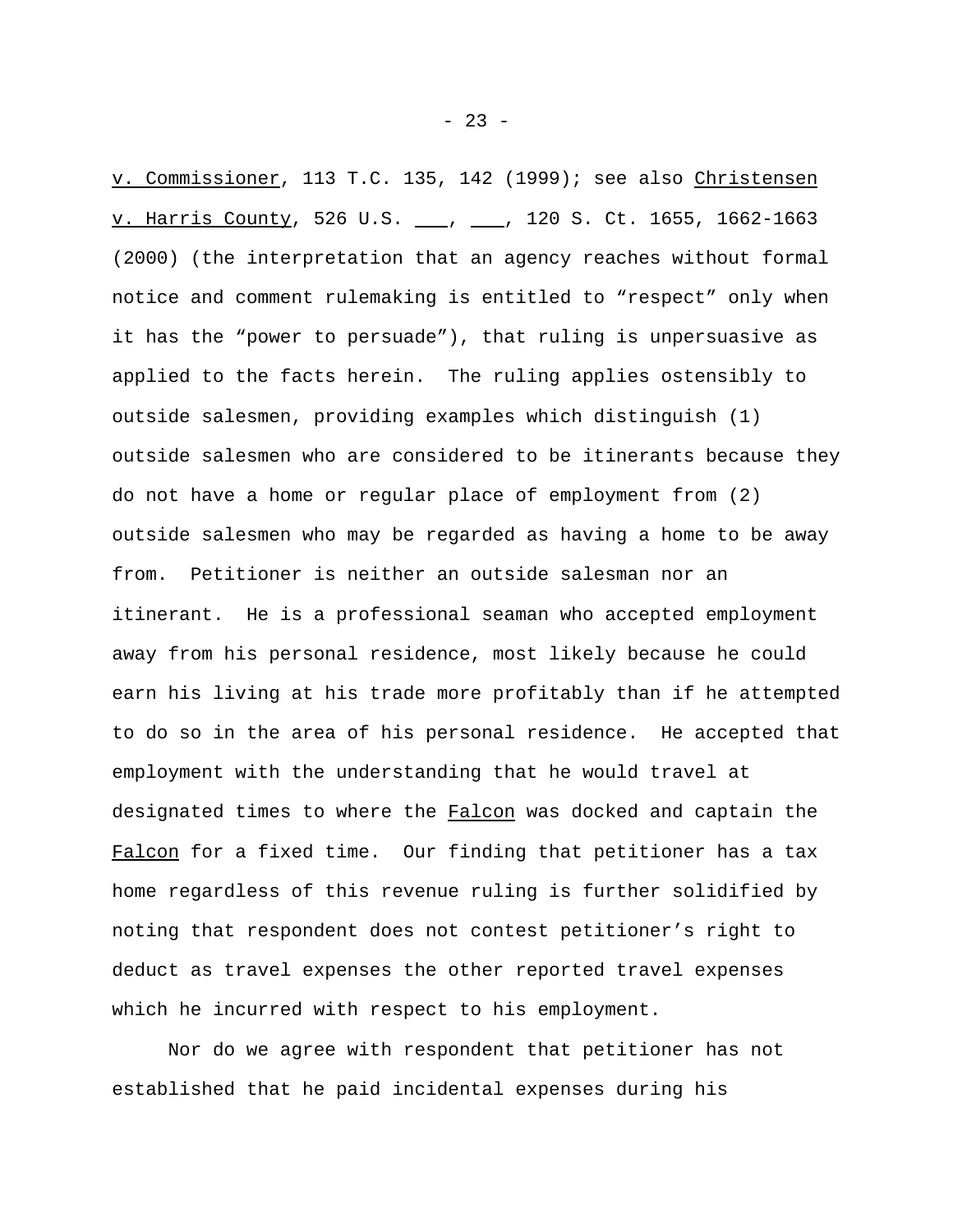employment. Petitioner testified credibly that he paid those expenses, and respondent's counsel never challenged that testimony, opting to rest his case without cross-examining petitioner or without introducing any evidence to attempt to impeach that testimony. We disagree with respondent's assertion that petitioner must introduce into evidence actual receipts of his incidental expenditures in order to deduct them. As we read Rev. Proc. 96-28, 1996-1 C.B. 686, and its progenitors, one of the primary purposes of those revenue procedures is to allow taxpayers to deduct a set amount of travel expenses incurred away from home in lieu of maintaining written records to substantiate the actual amount. See also sec. 1.274-5T(j), Temporary Income Tax Regs., 50 Fed. Reg. 46032 (Nov. 6, 1985) ("the Commissioner may establish a method under which a taxpayer may elect to use a specified amount or amounts for meals while traveling in lieu of substantiating the actual cost of meals"). We note, however, that petitioner has introduced into evidence records which meet the time, place, and business purpose requirements of sec. 1.274- 5T(b)(2), Temporary Income Tax Regs., 50 Fed. Reg. 46014 (Nov. 6, 1985), as to his incidental expenses. Those records show clearly: (1) The dates of petitioner's departure for and return from each city that he visited while away from home (the time requirement), (2) the cities or points of travel (the place requirement), and (3) the business nexus between his employment

- 24 -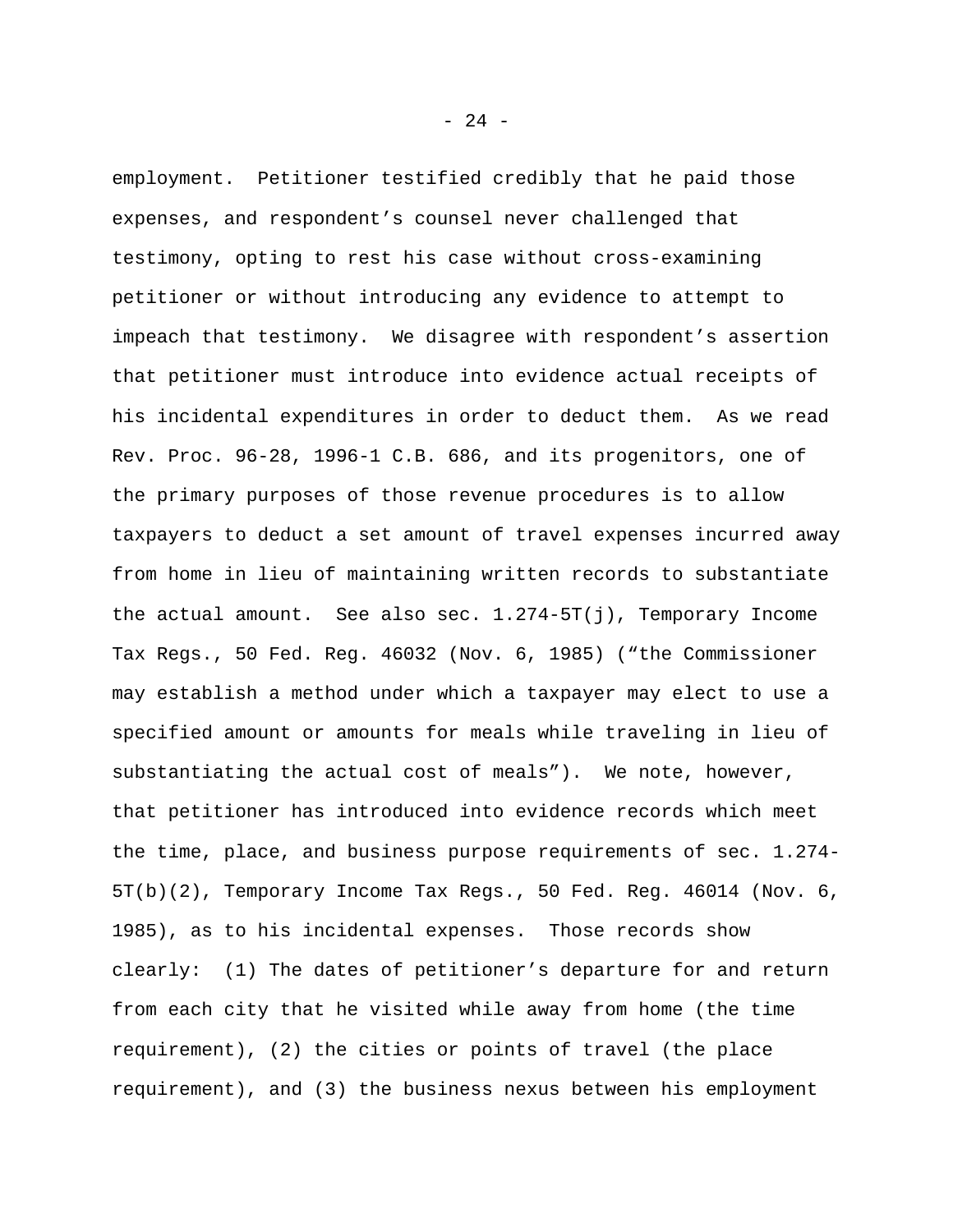and his travel (the business purpose requirement). See id.; see also 41 C.F.R. sec. 301-7.2(a)(2) (1994 & 1996).

Nor do we agree with respondent that a taxpayer is precluded from deducting travel expenses under section 162(a)(2) if he or she does not pay for lodging or meal costs for his or her travel. The mere fact that a taxpayer is furnished with meals and lodging without charge while employed away from home does not necessarily mean that he or she will not incur other ordinary and necessary travel expenses. In fact, the Commissioner has recognized as much in the subject revenue procedures wherein he states that "the amount of ordinary and necessary business expenses of an employee for lodging, meal, and/or incidental expenses incurred while traveling away from home will be deemed substantiated \* \* \* when \* \* \* [the employer] provides a per diem allowance" to the employee equal to the applicable M&IE rate. E.g., Rev. Proc. 96- 28, 1996-1 C.B. at 686. We also note that 41 C.F.R. sec. 301- 7.12(a)(2) (1994 & 1996) sets forth explicit rules which reduce the M&IE rates when the Government furnishes meals to an employee without charge and clarifies that "The total amount of deductions made on partial days shall not cause the employee to receive less than the amount allocated for incidental expenses."

We turn to the applicable revenue procedures. Respondent focuses on the fact that those revenue procedures provide that an employee without a travel allowance may use the revenue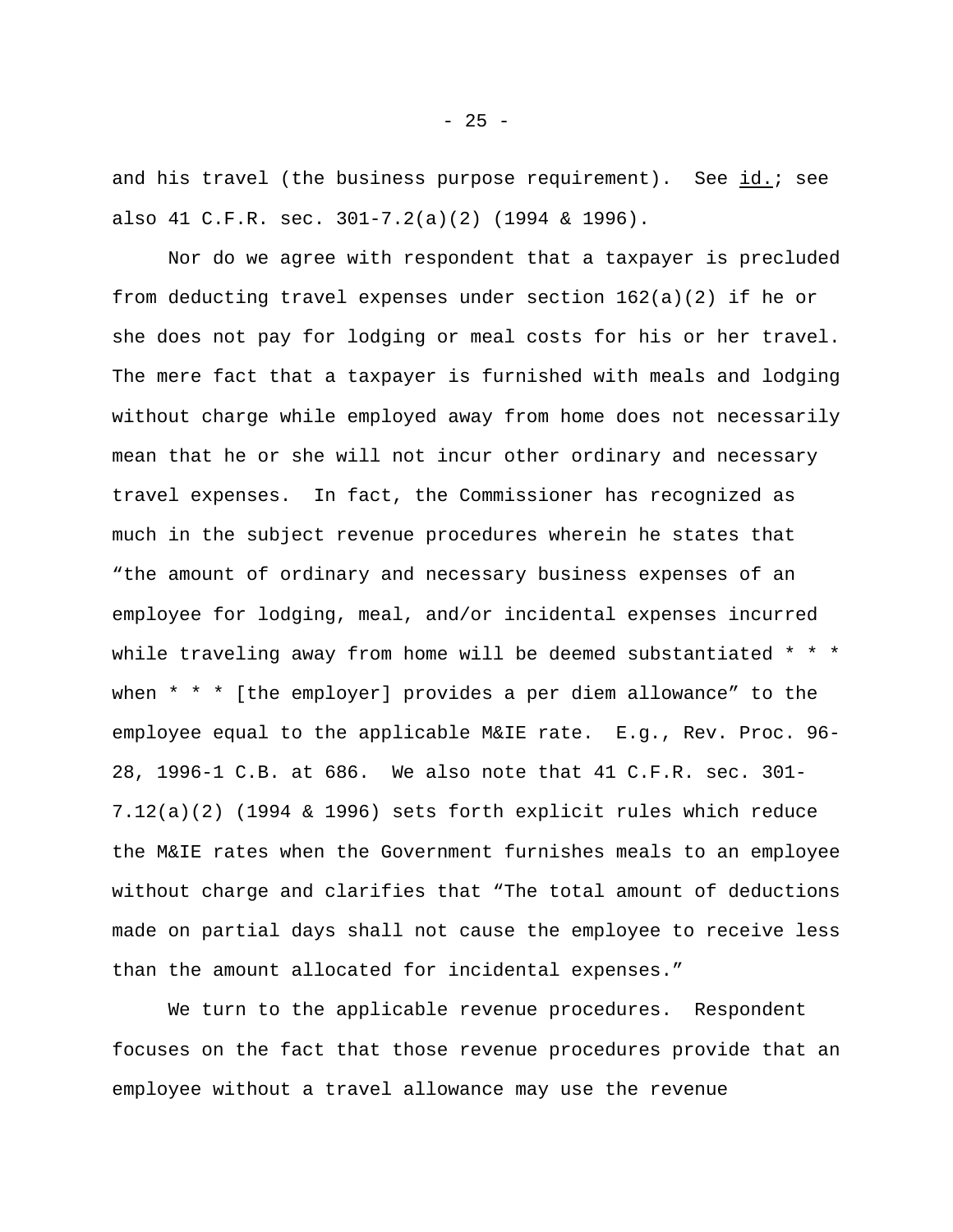procedures to compute a deduction for "meals and incidental expenses". Respondent concludes from the quoted language that the revenue procedures apply only when both meals and incidental expenses are incurred, or when meals alone are incurred. We disagree with respondent's conclusion. We do not see how the language "meals and incidental expenses" could be construed to apply when only meals are incurred but not when only incidental expenses are incurred. We read the revenue procedures to apply to three distinct situations; i.e., (1) where a traveling employee pays only for meals, (2) where a traveling employee pays for both meals and incidental expenses, and (3) where a traveling employee pays only for incidental expenses.

We are mindful that the relevant provision of the revenue procedures is headed "Optional method for meals only deduction." E.g., sec. 4.03 of Rev. Proc. 96-28, 1996-1 C.B. 686. However, we do not believe that this heading is dispositive as to the breadth of the related text. That text, when read in the context of the related revenue procedure as a whole, clarifies that the provision was intended to apply to costs for both meals and incidental expenses. The revenue procedures allow a taxpayer to compute a deduction for business meals and incidental expenses in accordance with the rules of the travel regulations set forth in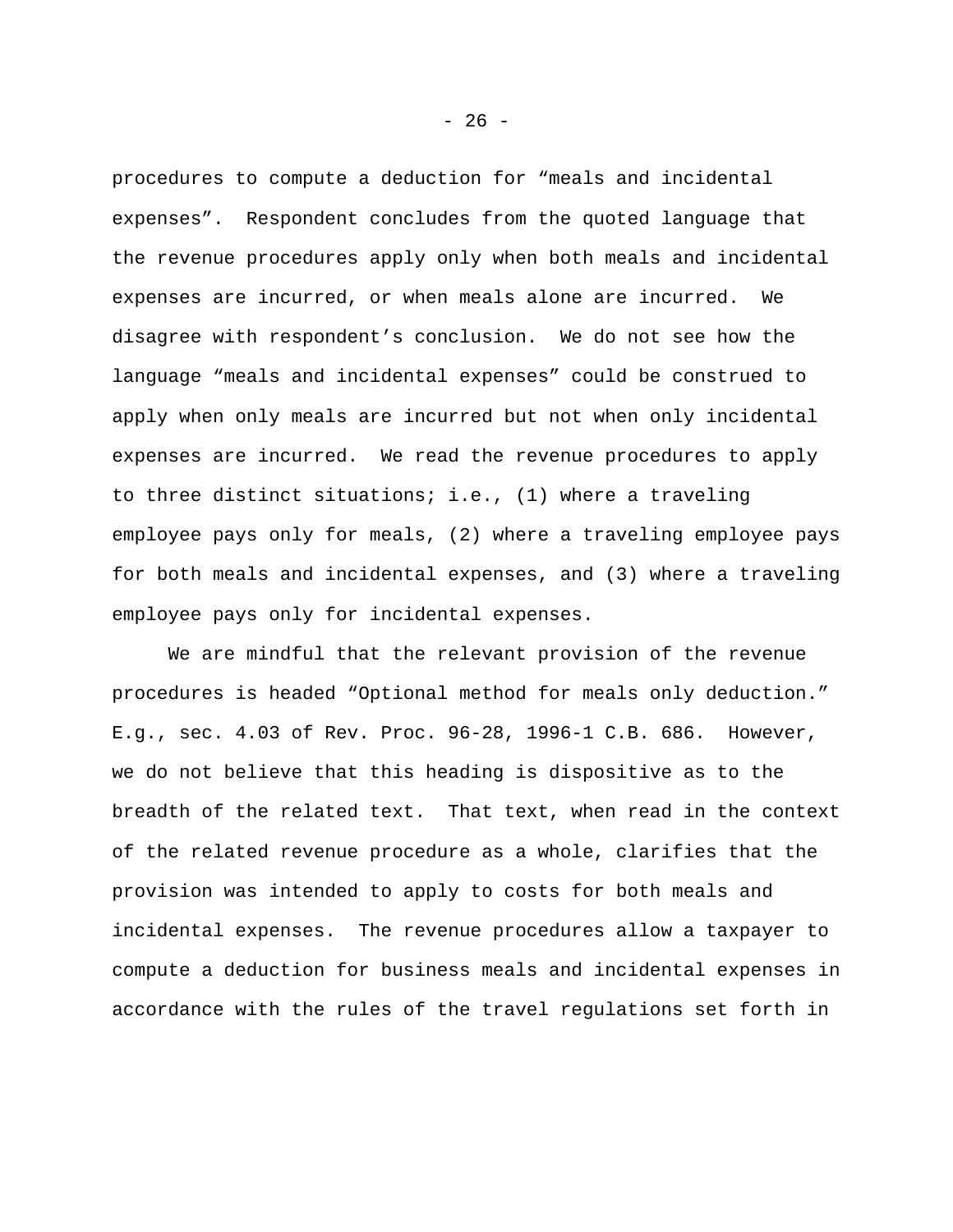41 C.F.R. chapter  $301.^7$  See, e.g., Rev. Proc. 90-60, sec. 1, 1990-2 C.B. at 651 (an employee may use the revenue procedures to compute the "deductible costs of business meal and incidental expenses paid or incurred while traveling away from home"); see also id. sec. 6.01, 1990-2 C.B. at 655 ("the Federal M&IE rate described in section 3.02 for the locality of travel will be applied in the same manner as applied under the Federal Travel Regulations, 41 C.F.R. Part 301-7 (1990), except as provided in sections  $6.02$  through  $6.04."$ ).<sup>8</sup> The travel regulations, in turn, provide a specific mechanism under which the applicable M&IE rates are reduced whenever the employer provides the traveler with meals at no charge. See, e.g., 41 C.F.R. sec. 301-  $7.12(a)(2)$  (1994 & 1996). We conclude that an employee is not precluded by the revenue procedures from using the procedures when he or she pays only for incidental expenses, just as an employee is not precluded by the revenue procedures from using the procedures when he or she pays only for meals.

 $7$  Respondent makes no reference to this provision or to the fact that the revenue procedures apply the M&IE rates in accordance with the rules of those regulations.

 $8$  None of these exceptions are applicable herein; e.g., Rev. Proc. 90-60, sec. 6.03, 1990-2 C.B. 651, 655, does not apply because petitioner was never responsible for the cost of his meals. Moreover, the fact that  $41 \, \text{C.F.R.}$  sec.  $301-7.12(a)(2)$ (1994 & 1996) provides explicitly that the M&IE rate must be reduced when the Government provides an employee with meals at no charge counters petitioner's argument that we should not reduce the M&IE rates to take into account his employer-provided meals.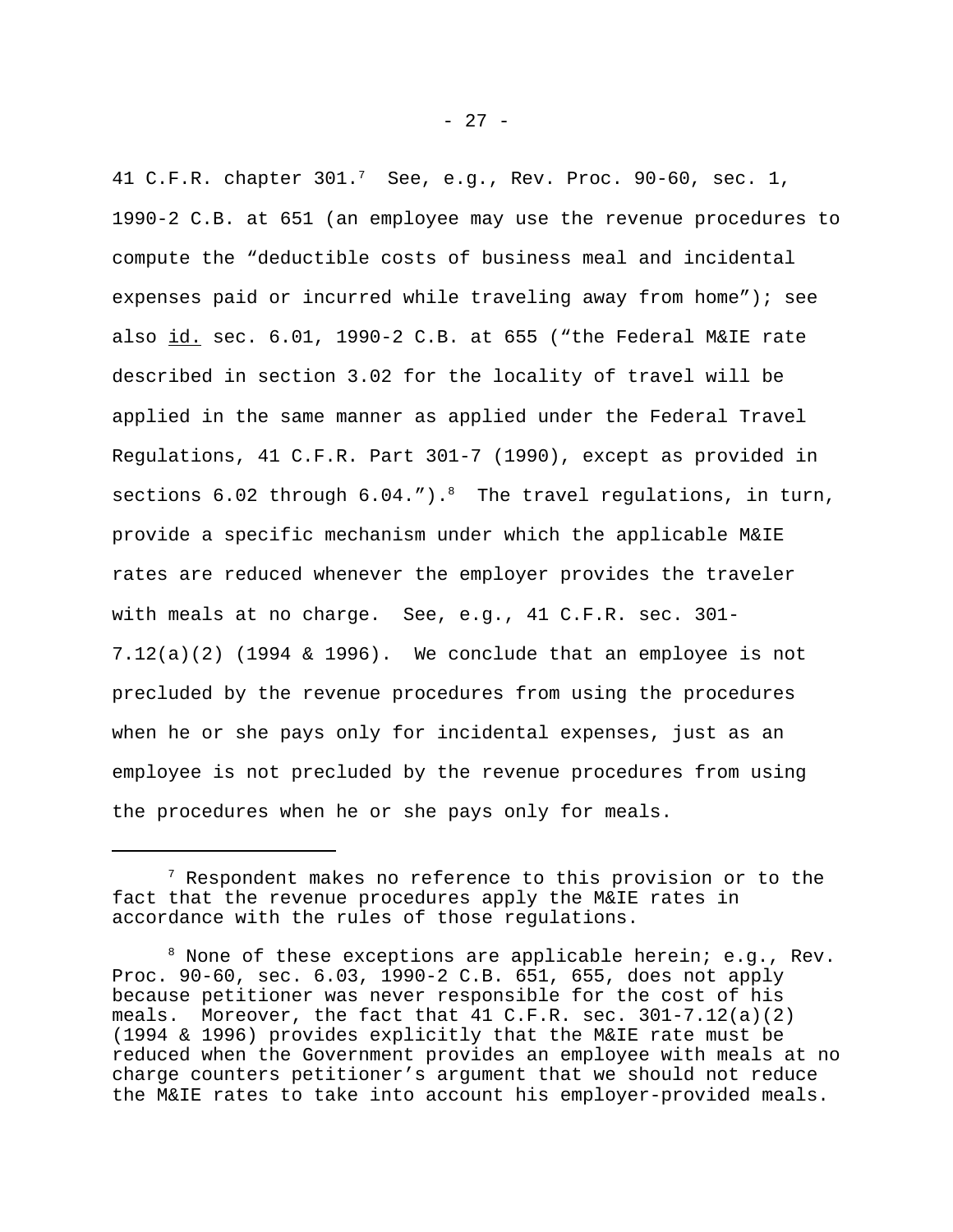Given our conclusion that petitioner may use the revenue procedures to ascertain the amount of his deductible incidental expenses, petitioner asks the Court to allow him to use the full M&IE rates to ascertain those deductions. We decline to do so. We do not read the revenue procedures to allow a taxpayer to use the full M&IE rates when he or she incurs only incidental expenses. The M&IE rates represent the amount that the Government pays daily to its traveling employees to compensate them for four items of traveling expense; namely, breakfast, lunch, dinner, and incidental expenses. See 41 C.F.R. sec. 301- 7.2(a)(2) (1994 & 1996). Specific amounts are apportioned under the travel regulations to each of these four items, depending on the point of travel. $9$  The portion of the M&IE rates that is attributable to incidental expenses incurred in all of the CONUS

(3) Incidental expenses covered by per diem. (i) Fees and tips to porters, baggage carriers, bellhops, hotel maids, stewards, and stewardesses and others on vessels, and hotel servants in foreign countries.

(ii) Laundry and cleaning and pressing of clothing.

(iii) Transportation between places of lodging or business and places where meals are taken \* \* \*.

<sup>&</sup>lt;sup>9</sup> The definition of the term "incidental expenses" under the travel regulations is slightly broader than the definition of the same term under the applicable revenue procedures. Compare 41 C.F.R. sec. 301-7.1(c)(3) (1994 & 1996), with Rev. Proc. 90-60, sec. 3.02(4), 1990-2 C.B. at 652. Section 301-7.1(c)(3) of 41 C.F.R. (1994 & 1996) provides: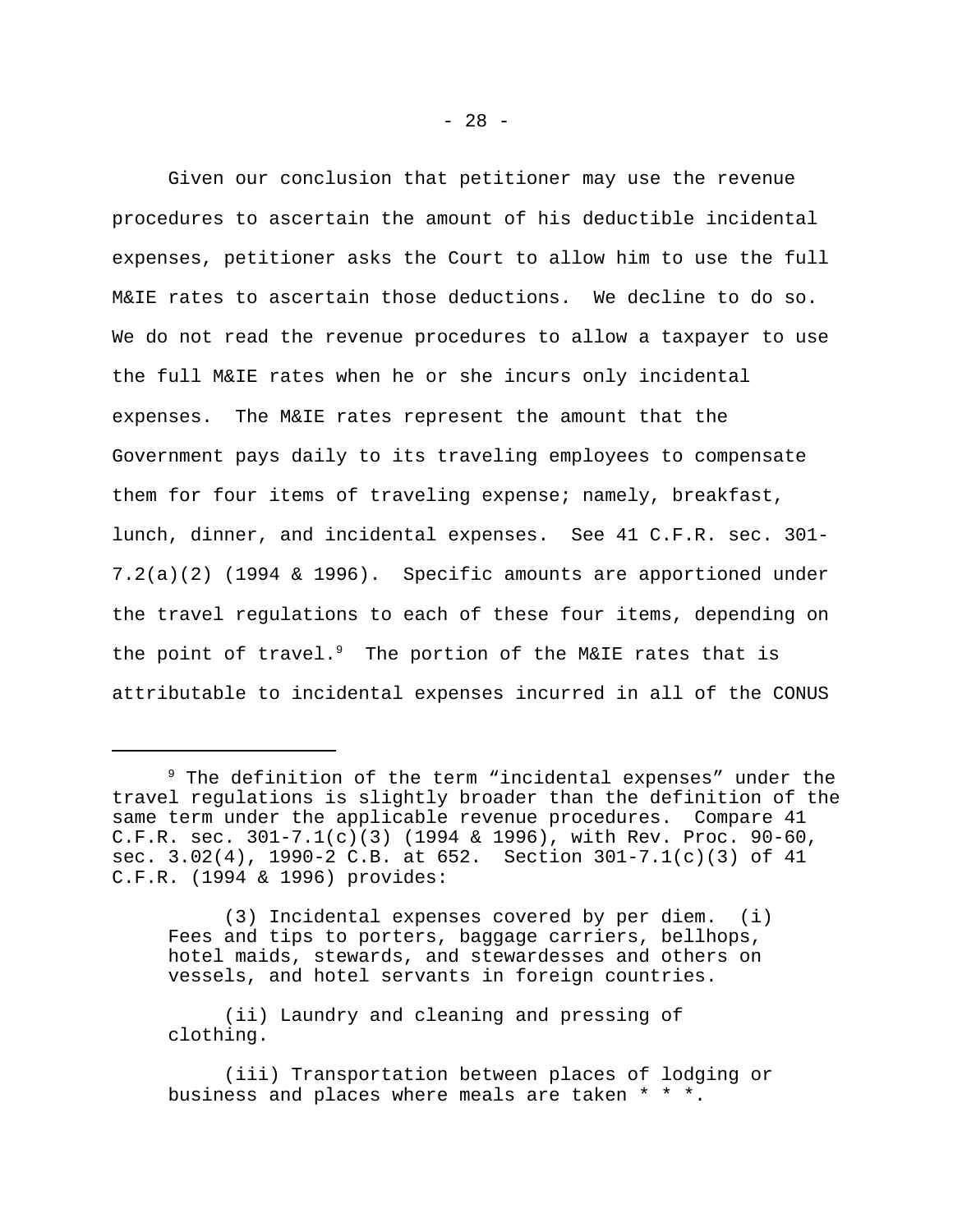locations is \$2. See 41 C.F.R. sec. 301-7.12(a)(2)(i) (1994 & 1996). The portion of the M&IE rates that is attributable to incidental expenses incurred in any other location varies from \$1 to \$53, depending on the M&IE rate for that location. See 41 C.F.R. ch. 301, app. B (1994 & 1996). We believe that petitioner's deductions for his incidental expenses are limited under the travel regulations, which are incorporated by reference into the revenue procedures, to the incidental expense portion of the applicable M&IE rate.<sup>10</sup> See 41 C.F.R. sec. 301-7.12(a)(2) (1994 & 1996), which provides that the M&IE rate must be reduced "When all or part of the meals are furnished at no cost or at a nominal cost to the employee by the Federal Government".

We note that taxpayers such as petitioner need not limit their deductions to the incidental expense portion of the M&IE rates. Specifically, taxpayers, to the extent that the amounts set forth in the revenue procedures fail to reflect the actual cost of their incidental expenditures, are entitled to a deduction for their actual expenses. In such a situation, however, taxpayers must be prepared to meet all the substantiation requirements, including, especially, written

<sup>&</sup>lt;sup>10</sup> Petitioner argues that his deductions at these rates should not be subject to the 50-percent reduction for meals and entertainment. We agree. The Rule 155 computation should reflect a deduction of the entire amounts of the M&IE rates which are attributable to incidental expenses.